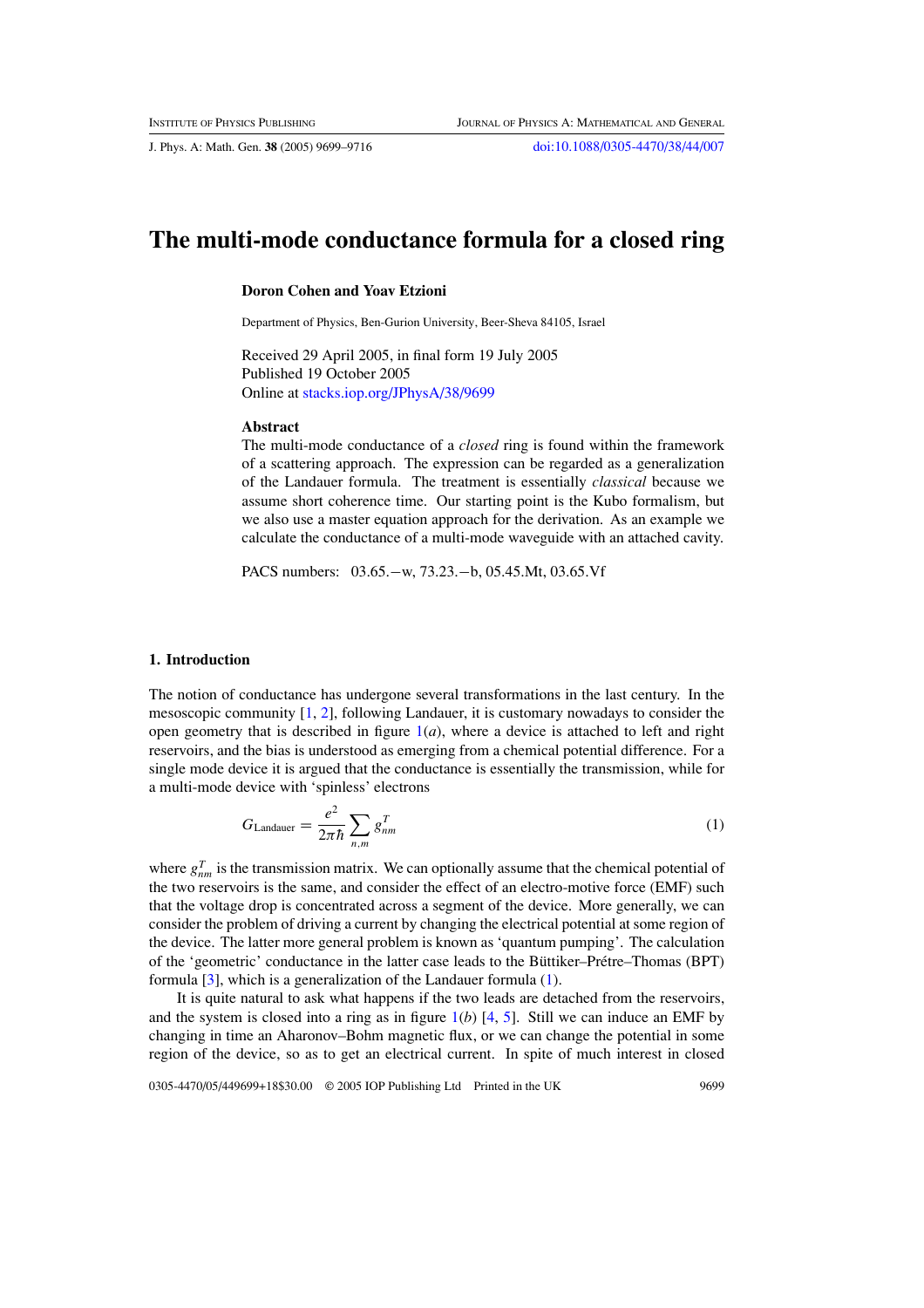<span id="page-1-0"></span>

**Figure 1.** Panel *(a)* displays the standard Landauer (open) geometry of connecting a conductor to a left and a right reservoir. In this illustration, the conductor is a rectangular waveguide to which a cavity is attached. In panel *(b)* the leads are joined together so as to form a ring. The motion in the ring is assumed to be chaotic due to the scattering in and out of the cavity. Panel *(c)* is the schematic electrical engineering representation of the system. In panel *(d)* the system is modelled as a network. The scattering region is described by the transition matrix *gab*. In *(c)* and in *(d)* we indicate the presence of the environment by the gray shading. In fact *(a)* can be regarded as a special case of *(b)* provided one assumes that the effect of the environment is to randomize the velocity within the wire region. The current is measured via the section  $x = x<sub>1</sub>$ . The electro motive force (EMF) is realized by the time-dependent Aharonov–Bohm flux. The voltage drop can be concentrated anywhere along the ring (say across  $x = x_0$ ). Setting a chemical potential difference in the set-up of panel *(a)* can be regarded as such particular option.

mesoscopic rings a straightforward answer to this simple question has not been given. We shall review later the main published statements [\[6–11\]](#page-16-0).

In this paper, we are interested in circumstances such that the leading result for the conductance is of classical nature. This is completely analogous to the discussion of *diffusive* rings in circumstances such that the leading result is given by the Drude formula. We are going to assume that the coherence time is shorter than the time that it takes for an electron to encircle the ring. Thus, as far as the dynamics is concerned, our analysis is essentially of *classical* nature. *The case of a fully coherent ring requires further analysis which is beyond the scope of the present work*. Therefore it will be discussed in separate publications: the one-mode case in [\[14](#page-17-0)] and the multi-mode case [\[15\]](#page-17-0).

It is important to realize that our assumption of short coherence time plays an analogous role to that which is played by the reservoirs in the Landauer–BPT formalism. In fact we are going to explain that the Landauer–BPT formalism can be regarded as a *special* limit of the problem that we are going to consider. This will further illuminate the formal discussion in [\[4](#page-16-0)].

# *1.1. Motivation*

The interest in the response of small mesoscopic rings is long-standing  $[6-10]$ . Measurements of the the conductance of closed mesoscopic rings have already been performed ten years ago [\[11](#page-16-0)]. In a practical experiment a large array of two-dimensional rings is fabricated. The conductance measurement can be achieved via coupling to a highly sensitive electromagnetic superconducting micro-resonator. In such a set-up the EMF is realized by creating a current through a 'wire' that spirals on top of the array, and the conductance of the rings is determined via their influence on the electrical circuit. Another possibility is to extract the conductance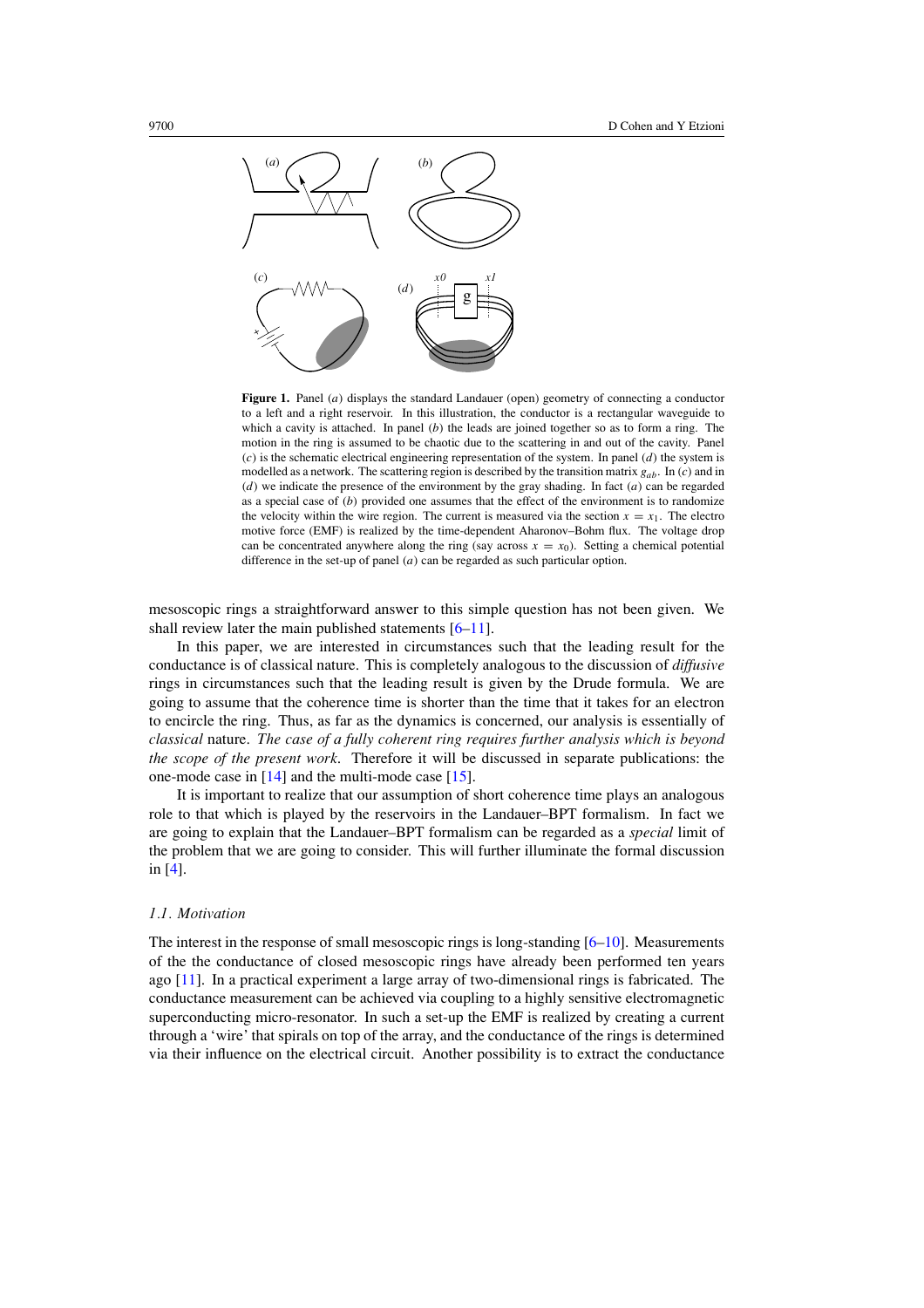<span id="page-2-0"></span>from the rate of Joule heating. The latter can be deduced from a temperature difference measurement assuming that the thermal conductance is known.

We do not think that there is any problem in designing rings of the type which is illustrated in figure [1.](#page-1-0) The question is: why bother? This brings us to the theoretical motivation for this work. Past theoretical studies are quite well summarized by the paper '(Almost) everything you always wanted to know about the conductance of mesoscopic systems' [\[10](#page-16-0)] and references therein. The major interest was in *diffusive rings*, and the main issue was *weak localization* corrections to the *Drude result* taking into account the level statistics, the type of occupation, etc. Our interest is in a different type of configuration, which is motivated by 'quantum chaos' studies. Our claim (see next subsection) that the conductance of a closed ring can be larger than the number of open modes is quite unorthodox.

More importantly, our approach to the problem of mesoscopic conductance has a practical appeal. The reason for the popularity of the scattering approach in mesoscopic physics is its 'plug and play' feature. The experimentalist is able to characterize the scattering properties of his*/*her device, and then he*/*she is able to make a prediction regarding the conductance. It is only natural to extend this 'plug and play' approach to the analysis of conductance of *closed* rings. This extension is far from being trivial, as we explain later (in section [6\)](#page-6-0).

We care to make a clear distinction between classical and quantal effects. This helps to develop a better intuition for the physics of such devices. The approach in the present work is in the spirit of the Boltzmann picture: the scattering 'cross section', which is possibly of quantum mechanical nature, is taken as an input, while the overall dynamics is assumed to be of classical nature. The implications of quantum interference will be discussed in future works [\[14,](#page-17-0) [15\]](#page-17-0).

### *1.2. Specific results*

The conductance of a single mode ring  $(M = 1)$  with a stochastic scatterer that has transmission  $g_T$  is given by the expression

$$
G = \frac{e^2}{2\pi\hbar} \left[ \frac{g_T}{1 - g_T} \right].
$$
 (2)

We shall show that the multi-mode generalization of this formula is

$$
G = \frac{e^2}{2\pi\hbar} \sum_{nm} [2g^T/(1 - g^T + g^R)]_{nm},
$$
\n(3)

where  $g_{nm}^T$  and  $g_{nm}^R$  are the  $M \times M$  transmission and reflection blocks of the transition matrix. As an example we analyse the system of figure  $1(a)$  $1(a)$ . We find that the Landauer formula gives

$$
G_{\text{Landauer}} \approx \frac{e^2}{2\pi\hbar} \left[ 1 - \frac{1}{4}\alpha \right] \mathcal{M},\tag{4}
$$

where  $\alpha$  is the dimensionless size of the opening to the cavity. In contrast to that for the multi-mode conductance of the corresponding ring structure (figure  $1(b)$  $1(b)$ ), we get

$$
G \approx \frac{e^2}{2\pi\hbar} \left[ \frac{1}{\alpha} (1 + \ln(2\mathcal{M})) \right] \mathcal{M}.
$$
 (5)

Unlike in the case of the Landauer conductance, the result does not reflect the number of open modes. This is because the contribution of the low modes is singular in the limit of small  $\alpha$ . Furthermore, the conductivity (conductance per channel) diverges logarithmically in the classical limit.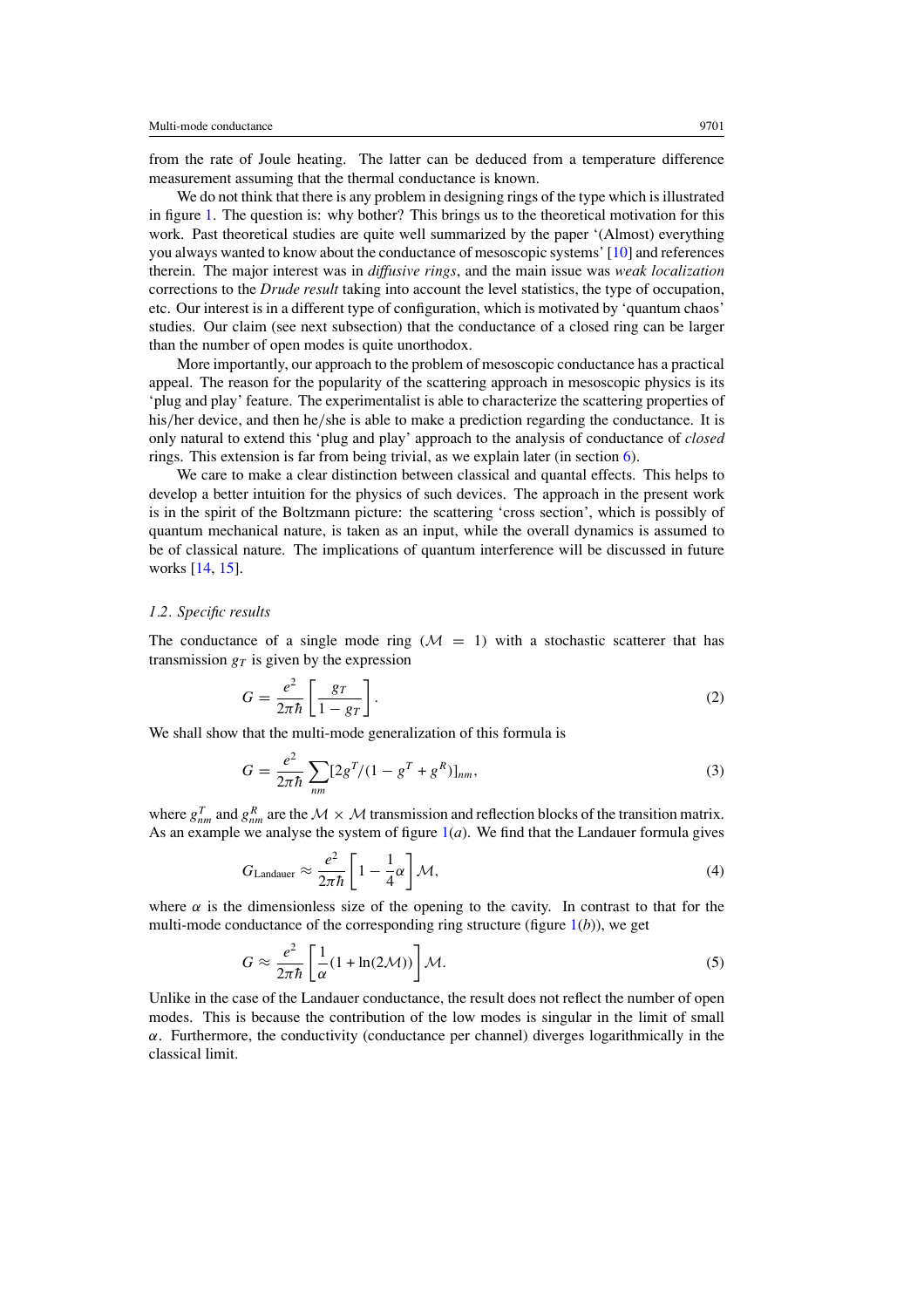# *1.3. Outline*

We define the model system in sections 2 and [3](#page-4-0) and the notion of conductance in section [4.](#page-5-0) In section [5](#page-6-0) we argue that the notion of conductance is meaningful even in the absence of a bath. We further discuss the role of the environment in section  $6$ , where we make distinguish between various types of bath induced effects.

As explained in section [7,](#page-8-0) the purpose of the 'linear response analysis' is to find the stationary-like state of the driven system. The procedure is to assume that in the absence of driving the system would be in a (strict) stationary state, which we regard as the zero-order solution. Then we try to find a first-order solution (in the EMF) to the time-dependent problem.

In sections [8](#page-9-0) and [9](#page-10-0) we discuss the Kubo approach to linear response. We take the simplest route following [\[12,](#page-17-0) [16–18](#page-17-0)] leading to the fluctuation–dissipation version of the Kubo formula. The application of the Kubo formula to the analysis of the single mode conductance is presented in sections [10](#page-10-0) and [11.](#page-11-0) The relation to the Landauer result is clarified in section [12.](#page-12-0)

There are many (equivalent) ways to do 'linear response analysis'. It turns out that the derivation of the multi-mode conductance formula becomes more transparent by adopting a master equation approach. This is carried out in section [13.](#page-12-0)

Throughout the paper, and in particular in the concluding section, we emphasize that our approach has a straightforward extension to the analysis of quantum pumping. The Kubo approach allows a better understanding of the role which is played by the environment, and makes it possible to bridge between the strict quantum adiabatic limit and the other extreme limit of having an open geometry.

### **2. Setting up the model**

Consider non-interacting spinless electrons in a ring, as in figure [1\(](#page-1-0)*b*). The one-particle Hamiltonian is

$$
\mathcal{H} = \frac{1}{m}(p - e\Phi a(r))^2 + V(r),\tag{6}
$$

where m and  $e$  are the mass and the charge respectively. The vector potential which is associated with the flux  $\Phi$  is described by

$$
\oint a(\mathbf{r}) \cdot d\mathbf{r} = 1. \tag{7}
$$

The dimensionality of the ring is *d*. The ring consists of a 'wire' region and a scattering region. The motion of the particle inside the ring is assumed to be globally chaotic. The coordinate along the wire will be denoted as *x*. The scattering region is located at  $x \sim 0$ .

In the geometry of figure  $1(b)$  $1(b)$  the 'wire' is a  $d = 2$  waveguide of width  $L_{\perp}$ . Later we describe the waveguide as a set of  $d = 1$  wires (figure  $1(d)$  $1(d)$ ) such that each 'wire' corresponds to an open mode of the waveguide. The length of the ring *L* is assumed to be large compared with the scattering region so as to allow meaningful definition of a scattering matrix in the quantum mechanical analysis (evanescent modes are ignored).

The ring is driven by a time-dependent Aharonov–Bohm flux. The EMF  $-\dot{\Phi}$  is assumed to be constant. There are various ways to introduce the EMF into the ring. One possibility is to have all the voltage drop over a section at  $x = x_0$ . Namely,

$$
a(x) = \delta(x - x_0). \tag{8}
$$

For sake of later analysis we define a generalized force which is associated with the flux

$$
\mathcal{F} = -\frac{\partial \mathcal{H}}{\partial \Phi} = e\hat{v}\delta(\hat{x} - x_0),\tag{9}
$$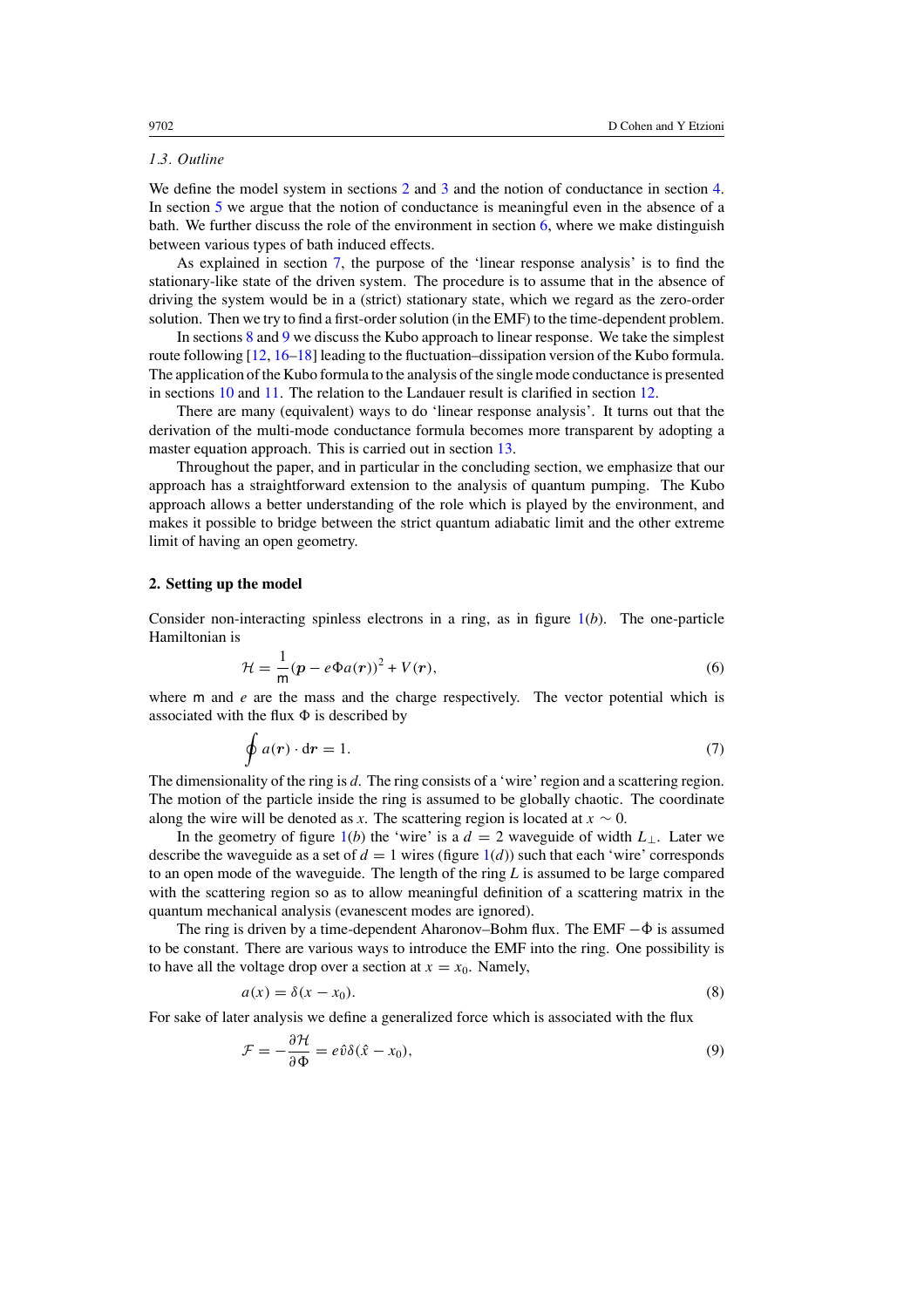<span id="page-4-0"></span>where  $v$  is the velocity in the  $x$  direction. In the quantum mechanical case a symmetrization is implicit. This is in fact a current operator. Obviously, we do not have to measure the current at the same point where we apply the voltage. So for sake of generality we introduce the notation

$$
\mathcal{I} = e\hat{v}\delta(\hat{x} - x_1). \tag{10}
$$

We also note that with uniform averaging over  $x_1$  we get  $(e/L)\hat{v}$  which is essentially the velocity operator.

In the absence of driving the 'pure' stationary states of the system are the microcanonical states. We use classical language but also have in mind a semiclassical picture. Each microcanonical state occupies a shell whose phase space volume is  $(2\pi\hbar)^d$ . The density of states is

$$
g(E) = \iint \frac{d\mathbf{r} \, d\mathbf{p}}{(2\pi\hbar)^d} \delta(E - \mathcal{H}(\mathbf{r}, \mathbf{p})).
$$
 (11)

The zero-order stationary state is characterized by an occupation function  $f(E)$ . Later we shall take it to be the Fermi function. Thus

$$
dN = \rho(\mathbf{r}, \mathbf{p}) \frac{d\mathbf{r} d\mathbf{p}}{(2\pi\hbar)^d} = f(E) \frac{d\mathbf{r} d\mathbf{p}}{(2\pi\hbar)^d},
$$
\n(12)

where  $E = H(r, p)$  is the energy. The distribution of the particles in energy is

$$
\rho(E) = g(E)f(E) \tag{13}
$$

and the total number of particles is

$$
N = \iint \rho(\mathbf{r}, \mathbf{p}) \frac{d\mathbf{r} d\mathbf{p}}{(2\pi\hbar)^d} = \int_{-\infty}^{\infty} \rho(E) dE = \int_{-\infty}^{\infty} f(E) \mathsf{g}(E) dE.
$$
 (14)

#### **3. Network modelling**

A network is defined as a set of one-dimensional (1D) wires that are connected in vertices. The network Hamiltonian is ill defined in the classical limit because the the scattering in each vertex is described by a scattering matrix. In particular, for the model of figure  $1(d)$  $1(d)$ , the scattering is described by a scattering matrix  $S_{ab}$ , and we define the corresponding transition matrix as  $g_{ab} = |S_{ab}|^2$ . Thus the classical description of the system is stochastic rather than deterministic.

Still we can regard networks as an effective way to describe the chaotic dynamics [\[19\]](#page-17-0). The reason is that upon coarse graining a chaotic system looks like a stochastic model. Specifically, in the case of the system of figure  $1(b)$  $1(b)$ , quantum mechanics introduces 'coarse graining' in a most natural way. Each mode in the scattering problem can be regarded as a 1D wire with the dispersion relation

$$
v_n = \frac{1}{m} \sqrt{2mE - \left(\frac{\pi \hbar}{L_{\perp}} n\right)^2},\tag{15}
$$

where *E* is the energy of the particle and  $L_{\perp}$  is the width of the waveguide. The open modes are are those for which  $v_n$  is a real number. We shall denote the number of open modes by  $M$ ; hence the number of open channels in the open geometry is  $2M$ .

The density of states of the system can be written as a sum over single-mode expressions:

$$
g(E) = g_{dot}(E) + 2\sum_{n=1}^{M} \frac{L}{(2\pi\hbar)} \frac{1}{v_n(E)},
$$
\n(16)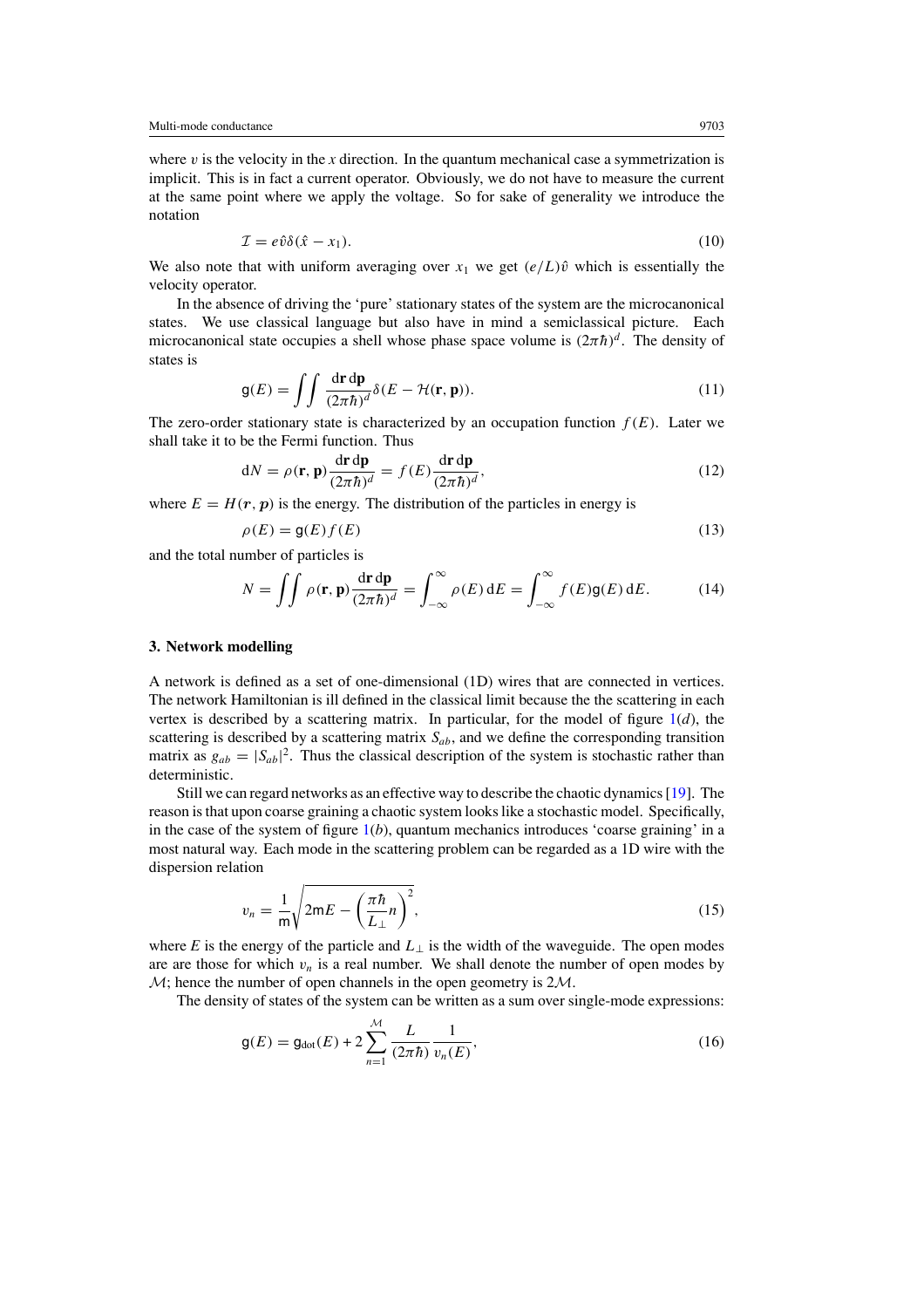<span id="page-5-0"></span>where the factor of two takes into account both clockwise and anticlockwise motion. A stationary state of the system is described by the distribution functions  $\rho_n^{\to}(E)$  of the clockwise moving particles and  $\rho_n^{\leftarrow}(E)$  of the anticlockwise moving particles. The index *n* distinguishes different modes. The normalization is such that

$$
N = \int \rho_{dot}(E) dE + L \sum_{n} \int (\rho_n^{\rightarrow}(E) + \rho_n^{\leftarrow}(E)) dE.
$$
 (17)

The density of particles per unit length in a given mode is implied by equation [\(13\)](#page-4-0):

$$
\rho_n^{\rightarrow}(E) dE = \rho_n^{\leftarrow}(E) dE = \frac{dE}{(2\pi\hbar)v_n(E)} f(E).
$$
 (18)

Note that for a microcanonical distribution d*E* can be regarded as a fixed parameter that defines an energy window or a width of an energy shell.

The scattering is described by a  $2M \times 2M$  transition matrix that has a block structure:

$$
g_{ab} = \begin{pmatrix} g^R & g^T \\ g^T & g^R \end{pmatrix} . \tag{19}
$$

It consists of the reflection matrix  $g_{nm}^R$  and the transmission matrix  $g_{nm}^T$ . Note that the channel index *a* contains both mode specification and left*/*right lead specification. We assume time reversal invariance, so as to have a symmetric matrix. For clarification we note that if *N* particles incident in channel *b*, then *gabN* particles emerge in channel *a*. This means that *gab* is the ratio between ingoing and outgoing fluxes. In the ergodic state equation  $(18)$  implies that  $\rho_a \propto 1/v_a$ . Therefore we have detailed balance:

$$
g_{ab}\rho_b v_b = g_{ba}\rho_a v_a \quad \text{[no summation]}.
$$
 (20)

Namely, for a stationary state the transitions from *a* to *b* are exactly balanced by the transitions from *b* to *a*.

# **4. Definition of the conductance**

If the EMF is not too large we expect to have Ohmic behaviour  $\langle \mathcal{I} \rangle \propto$  EMF. Hence we define the conductance via the relation

$$
\langle \mathcal{I} \rangle = -G\dot{\Phi}.\tag{21}
$$

This is in fact a special case of a more general concept of conductance. In the theory of 'quantum pumping' we may vary in time some other parameter *X*, and get current  $\langle \mathcal{I} \rangle \propto \dot{X}$ . Hence we can define (generalized) conductance via

$$
\langle \mathcal{I} \rangle = -G\dot{X}.\tag{22}
$$

Much of the formalism that we are going to use can be extended to handle this more general case. However, in what follows we restrict ourselves to the case of an EMF-driven system.

Still one can wonder whether it is important to specify how the EMF is introduced. Does it matter what  $a(x)$  looks like? The answer is that within linear response theory all the choices lead to the same result. This is not merely a gauge issue because for different  $a(x)$  the electric field along the ring does not look the same. Namely, if the gauge of the vector potential is changed,

$$
a(x) := a(x) + (d/dx)v(x),
$$
 (23)

then the new scalar potential is

$$
V(x) := V(x) - e\dot{\Phi}v(x). \tag{24}
$$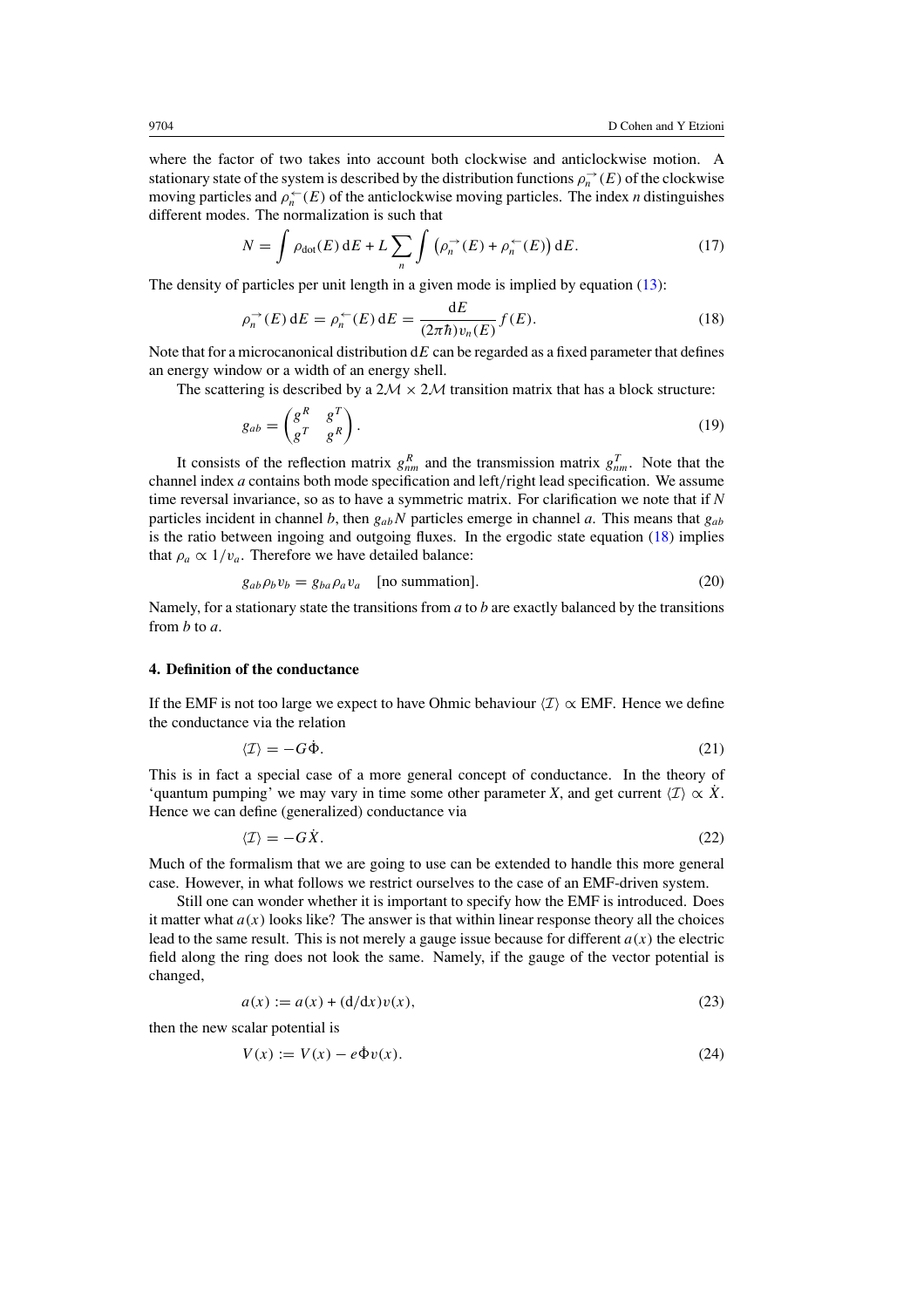<span id="page-6-0"></span>Thus a different choice for  $x_0$  can be regarded as associated with adding a rectangular barrier of height  $e\dot{\Phi}$ . Within linear response it is assumed that  $e\dot{\Phi}$  is too small to make any difference. If this assumption is not applicable, it is no longer the 'linear response regime', and the specification of  $a(x)$  becomes significant.

### **5. The long-time scenario**

Some people find it inappropriate to define conductance for a closed system because the problem does not possess a stationary solution<sup>1</sup>. Namely, it is clear that without a contact to a thermal bath the driven system is gradually heated up. However, we find this objection of no relevance. The practical point of view of an electrical engineer is demonstrated in figure [1\(](#page-1-0)*c*). It is clear that at any *moment* the engineer is inclined to characterize the ring by its conductance. This is true irrespective of whether there is a contact with a thermal bath or not. In the absence of such a contact it is evident that the system is heated up and therefore the conductance becomes time-dependent.

It is true that the overall scenario is (formally) beyond linear response, but it is also true that at a given instant of time it is feasible to have a valid linear response description. The validity condition is having an ergodization time which is much smaller than the time that it takes to have a significant change in the (evolving) energy distribution of the system. This reasoning leads to 'slowness conditions' that are further discussed in [\[17](#page-17-0)].

We note that there is a strict analogy here with the strategy of analysing quantum pumping. Also there the conductance  $G(X)$  is calculated, using either BPT or the Kubo formula, for various points  $X = (X_1, X_2)$  in parameter space. Later the pumped charge is expressed as a line integral over the conductance:

$$
Q = \oint \langle \mathcal{I} \rangle dt = \oint [-G(X(t)) \cdot \dot{X}] dt = -\oint G \cdot d\dot{X}.
$$
 (25)

Consequently the pumped charge is not proportional to the amplitude of the driving cycle. Thus we can get (globally) 'nonlinear response' out of (momentary) linear response analysis. See [\[5](#page-16-0)] for more details.

# **6. Digression: the role of the environment**

On the *mathematical* side we have already defined precisely the assumptions on the basis of the derivation that we are going to present. The purpose of the present section is to further clarify the *physical* circumstances that justify these assumptions. Also we would like to put the present work in the context of the past literature. This section can be skipped in first reading.

# *6.1. Quantum to classical correspondence*

Our first step is to define a feasibility condition for the validity of a semiclassical treatment. Assuming that the total transmission of the device is  $g_T \sim 1$  the time for the randomization of the velocity is

$$
\tau_{cl} \approx \left(\frac{1}{1 - g_T}\right) \times \frac{L}{v_F},\tag{26}
$$

<sup>1</sup> I thank Y Oreg (Weizmann Inst.) and B Shapiro (Technion Inst.) for discussions that have motivated the clarification of questions that are related to the long-time scenario.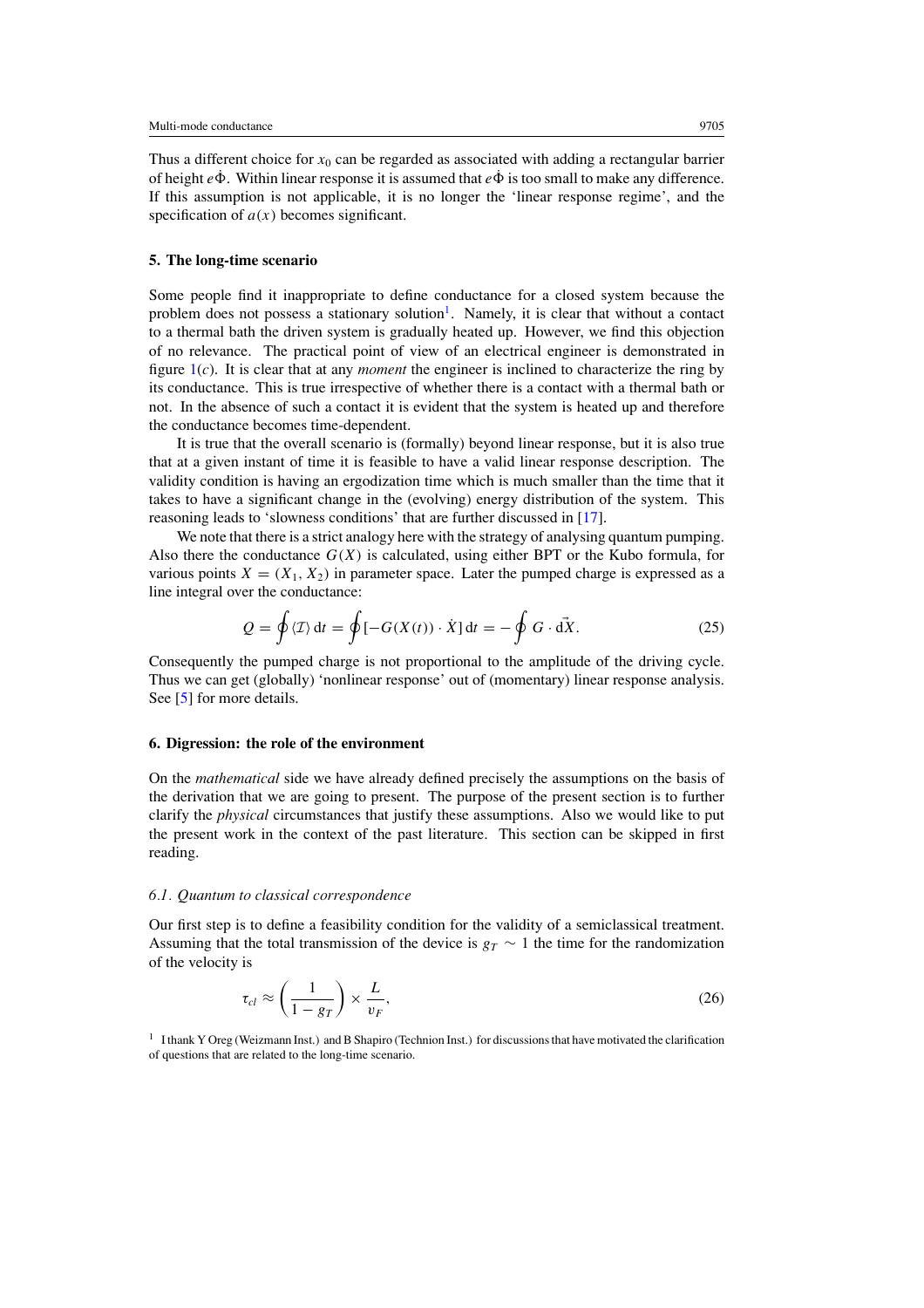where *L* is the length of the ring and  $v_F$  is the Fermi velocity. On the other hand, the time that it takes to resolve the quantized energy levels of the ring is

$$
t_{\text{Heisenberg}} \approx \mathcal{M} \times \frac{L}{v_F}.\tag{27}
$$

Hence the quantum-to-classical correspondence condition is

$$
\mathcal{M} \gg \frac{1}{1 - g_T} \tag{28}
$$

which is always satisfied in the classical limit. Note that the limit  $M \to \infty$  is analogous to  $h \rightarrow 0$ .

#### *6.2. Single mode rings*

In the case of a single mode ring (a one-dimensional ring with a delta scatterer) a classical treatment of the dynamics does not make any sense in view of the correspondence condition of the previous subsection. The analysis should be purely quantum mechanical and issues such as the Landau–Zener transitions [\[12](#page-17-0)], Debye relaxation mechanism [\[7](#page-16-0)] and dynamical localization [\[9](#page-16-0), [13](#page-17-0)] should be taken into account. Recently, we have introduced a new ingredient into the analysis that sheds a new light on the whole issue [\[14](#page-17-0)].

### *6.3. Multi-mode diffusive rings*

In the case of multi-mode diffusive ring the leading order result for the conductance is as expected just the classical Drude expression. The typical calculation [\[8](#page-16-0)] assumes that the levels are 'broadened' due to the interaction with the environment. In the major case of interest the level broadening  $\Gamma$  is assumed to be larger than the mean level spacing  $\Delta$  but much smaller than any semiclassical energy scale. Hence it barely affects the Drude result. Still it determines the quantum weak localization correction, which turns out to be of order  $\Delta/\Gamma$ . The weak localization correction depends on the levels statistics and therefore on the magnetic flux. Hence it can be detected in an actual experiment [\[11](#page-16-0)].

# *6.4. Multi-mode ballistic rings*

In the present work we consider a multi-mode ballistic ring rather than a diffusive ring. This means that the time to randomize the velocity can be much larger than the time  $L/v_F$  to make one round along the ring. This implies that in our configuration the conductance (in natural units) can be larger than the number of open modes.

We assume that the environment induces level broadening  $\Gamma$  which is larger than  $\hbar v_F/L$ . Hence we derive the leading (classical) term and do not take into account the implications of quantum interference. To put this assumption in a larger perspective we make the following classification:

- (1) Isolated system (no environment).
- (2) The bath induces only decoherence effect.
- (3) The bath induces velocity randomization.
- (4) Bath limited dynamics.

The first case of fully coherent dynamics will be analysed in [\[15\]](#page-17-0). We consider in this work only the second case. Still we would like to further explain why the second case is physically typical, and to make some comments on the other two cases.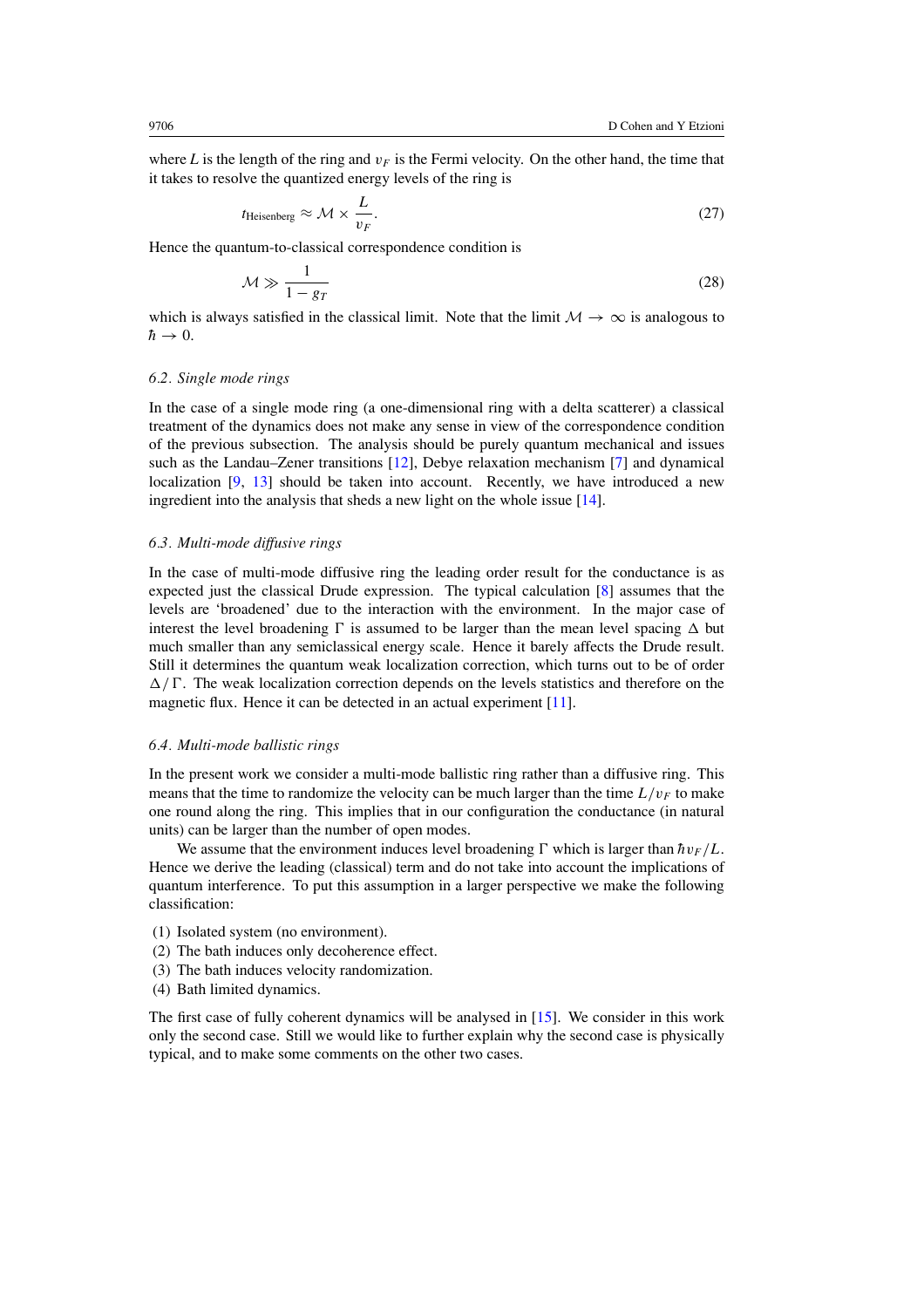#### <span id="page-8-0"></span>*6.5. The decoherence mechanism*

It is typical to assume that the fluctuations of the environment are of large spatial correlation length compared with *L*⊥. An extreme case is the Caldeira–Leggett modelling which assumes an infinite correlation length. The matrix elements of the position variable scale like  $L_{\perp}$  for inter-mode transitions and like *L* for intra-mode transitions. Hence inter-mode transitions are rare compared with intra-mode transitions, the ratio being  $(L_{\perp}/L)^2$ . Therefore it is realistic to consider circumstances such that velocity randomization due to the environmental 'noise' can be neglected, while intra-mode transitions cannot be neglected. The latter lead to decoherence. The simplest estimate for the decoherence rate is  $\Gamma = \eta k_B T L^2/\hbar$ , where  $\eta$  characterizes the coupling to the environmental modes, and *T* is the temperature. Thus we see that case 2 is physically typical.

### *6.6. Velocity randomization*

If the fluctuations are strong enough, inter-mode transitions cannot be ignored. This would lead to randomization of the velocity in the wire region. The scenario of having a bath that just randomizes the velocity, but does not affect the transmission of the ring, is apparently not of much physical interest. Still such an effect can be realized artificially, and it is of pedagogical importance, as discussed in section [12.](#page-12-0)

## *6.7. Bath limited dynamics*

If the interaction with the environment determines the transmission of the ring, we get to case 4. The most obvious example is the the analysis of conductance in room temperatures. The scattering and hence the diffusion of the particles is dominated by bath induced inelastic scattering by phonons.

The main point regarding case 4 is that the bath cannot be eliminated from the model analysis. Another example for such circumstances is provided by the Debye dissipation mechanism [\[7\]](#page-16-0). The latter assumes that the inelastic relaxation time is much shorter compared with the adiabatic variation of the energy levels, leading to a time lag between the driving cycle and the adjustment of the occupation probabilities.

# **7. Linear response analysis**

The simplest route to linear response theory [\[12,](#page-17-0) [16–18](#page-17-0)] takes the relation  $d\mathcal{H}/dt = \partial \mathcal{H}/\partial t$ as a starting point. It follows that the change in the energy of a particle is given with no approximation by the formula

$$
\mathcal{H}(t) - \mathcal{H}(0) = -\dot{\Phi} \int_0^t \mathcal{F}(t') dt'.
$$
\n(29)

By squaring and averaging over initial conditions we get that the second moment as a double time integral over  $\langle \mathcal{F}(t')\mathcal{F}(t'')\rangle$ . Within linear response this correlation is *approximated* by the *stationary* correlation function

$$
C(t'-t'') = \langle \mathcal{F}(t')\mathcal{F}(t'') \rangle_E, \tag{30}
$$

where the average on the right-hand side is taken with a zero-order microcanonical solution. Thus one concludes that there is a diffusion in energy, with the coefficient

$$
D_E = \dot{\Phi}^2 \times \frac{1}{2} \int_{-\infty}^{\infty} C(\tau) d\tau.
$$
 (31)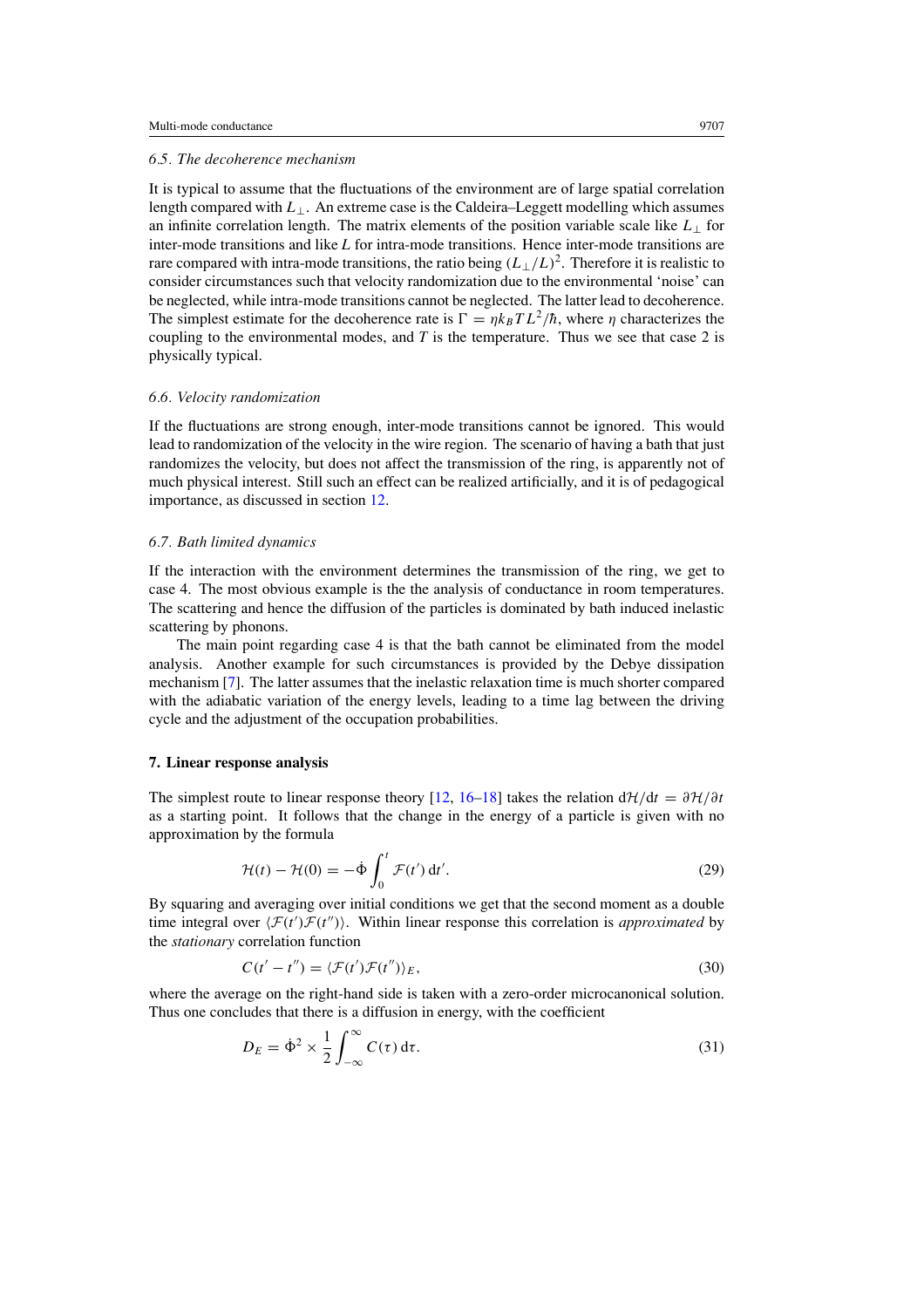<span id="page-9-0"></span>Next one wants to see what happens in the more general case of an arbitrary  $f(E)$ . At long times it is argued that the probability distribution  $\rho(E)$  satisfies the following diffusion equation:

$$
\frac{\partial \rho}{\partial t} = \frac{\partial}{\partial E} \left( \mathsf{g}(E) D_E \frac{\partial}{\partial E} \left( \frac{1}{\mathsf{g}(E)} \rho \right) \right). \tag{32}
$$

The energy of the system is  $\langle H \rangle = \int E \rho(E) dE$ . It follows that the rate of energy absorption is

$$
\frac{\mathrm{d}}{\mathrm{d}t} \langle \mathcal{H} \rangle = -\int_0^\infty \mathrm{d}E \, \mathsf{g}(E) D_E \frac{\partial}{\partial E} \left( \frac{\rho(E)}{\mathsf{g}(E)} \right). \tag{33}
$$

For zero temperature Fermi occupation we get

$$
\frac{\mathrm{d}}{\mathrm{d}t} \langle \mathcal{H} \rangle = [\mathsf{g}(E)D_E]_{E=E_F} = G\dot{\Phi}^2. \tag{34}
$$

This is the mesoscopic version of Joule's law. The expression for the conductance is

$$
G = g(E_F) \times \frac{1}{2} \int_{-\infty}^{\infty} C(\tau) d\tau.
$$
 (35)

# **8. The Kubo formula**

The above is apparently the simplest and most illuminating derivation of the fluctuation– dissipation version of the Kubo formula. A more complicated treatment  $[4, 5, 18]$  $[4, 5, 18]$  $[4, 5, 18]$  $[4, 5, 18]$  $[4, 5, 18]$  allows us to write a generalized version that holds also for 'quantum pumping' applications. Namely,

$$
G = g(E_F) \times \int_0^\infty C(\tau) d\tau
$$
\n(36)

with

$$
C(\tau) = \langle \mathcal{I}(\tau)\mathcal{F}(0)\rangle_E \tag{37}
$$

where  $\mathcal F$  is the generalized force which is associated with the driving. In the present application  $\mathcal F$  is just the current operator, hence  $C(\tau)$  is symmetric, and therefore the generalized version equation  $(36)$  is equivalent to equation  $(35)$ .

It is also important to make a connection with the more traditional treatment of conductance in case of disordered metals. If we set  $a(x) = 1/L$  for the vector potential we get  $(e/L)\hat{v}$  as the current operator. Hence we get from equation (35)

$$
G = g(E_F) \times \frac{1}{2} \left(\frac{e}{L}\right)^2 \int_{-\infty}^{\infty} \langle v(\tau)v(0) \rangle d\tau.
$$
 (38)

The conventional derivation of the Drude formula is based on the assumption of exponential decay of the velocity–velocity correlation function. The latter formula is (formally) valid in any case, but in the case of a disordered sample it has special appeal because it implies the Einstein relation between the conductance and the spatial diffusion. Namely, if we have a diffusive ring then it is natural to write  $G = \hat{G}/L$  and to define  $\hat{g}(E_F) = g(E_F)/L$ . Then we can rewrite equation (38) as

$$
\hat{G} = e^2 \hat{\mathbf{g}}(E_F) D_{\text{space}}.
$$
\n(39)

The more conventional derivations of this expression is based on the phenomenological relation  $J = -D\nabla$ (density) −  $\hat{G}\nabla$ (potential) and the argument that  $J = 0$  at equilibrium.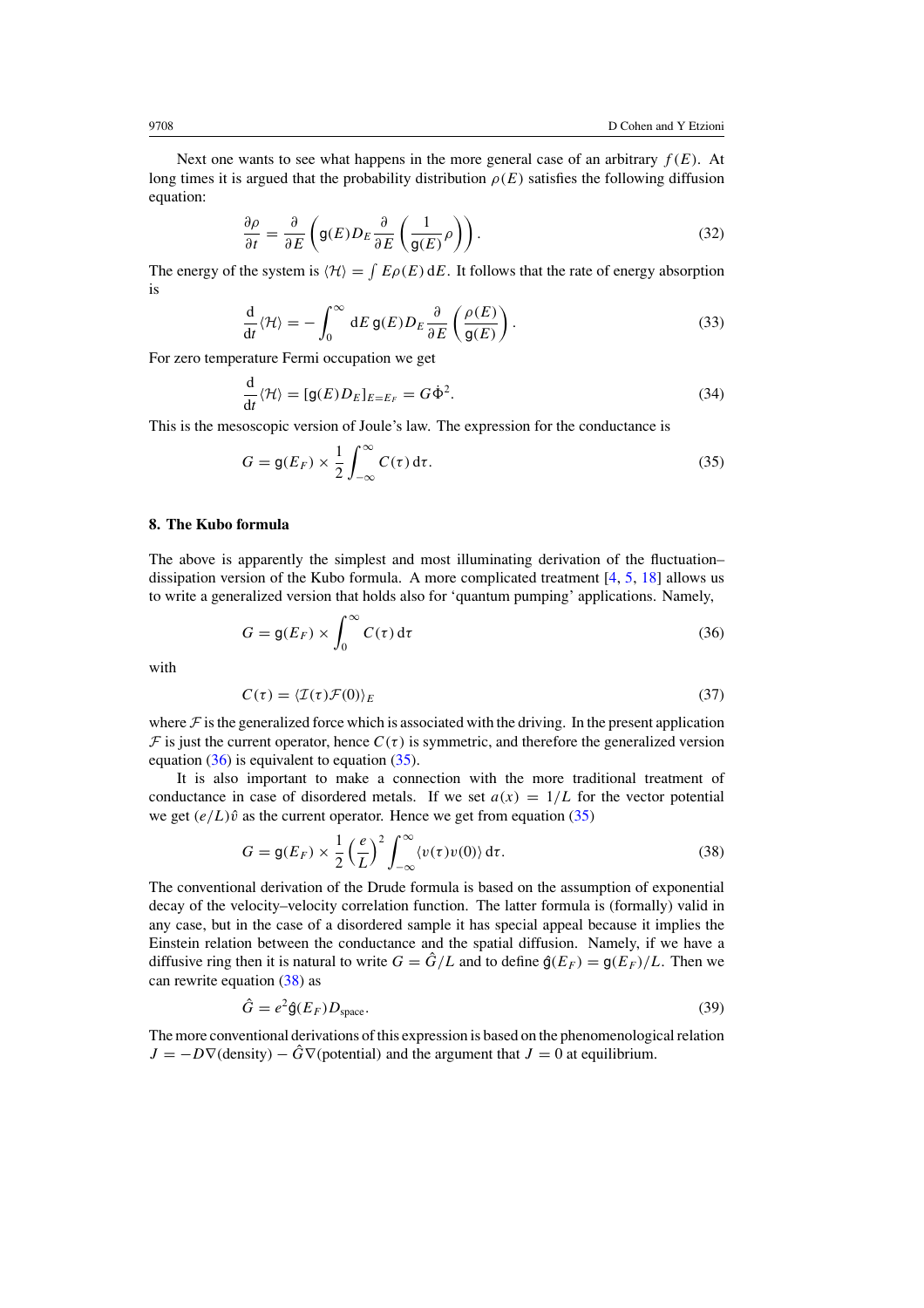# <span id="page-10-0"></span>**9. Implications of the Kubo formula**

From the the Kubo formula equation [\(36\)](#page-9-0) it is not obvious that the result for *G* is independent of where we measure *I*. In general, it can be proved [\[20\]](#page-17-0) that for a different choice of *I* the corresponding Kubo conductance may differ at most by  $eq(E_F)/\mathcal{F}$ . But if  $\mathcal F$  is a current operator then  $\langle \mathcal{F} \rangle = 0$  and therefore the conductance becomes independent of  $x_1$ .

Also it seems that the Kubo conductance is proportional to the density of states. Therefore, if we had doubled the volume of the cavity, would we get larger conductance? Furthermore, does the result for *G* depends merely on the transition matrix, and not (say) on the dwell time inside the scattering region?

To answer these questions, and to establish the *x*<sup>1</sup> independence of *G*, let us write the Kubo formula in a more illuminating way. By definition we have

$$
\int_{-\infty}^{\infty} \langle \mathcal{I}(\tau) \mathcal{F}(0) \rangle d\tau = \sum_{r} p_r \mathcal{F}_r \mathcal{Q}_r
$$
  

$$
\equiv \frac{1}{g(E)} \int \delta(E - \mathcal{H}(r, p)) \frac{dr \, dp}{(2\pi)^d} F(r, p) \mathcal{Q}(r, p), \quad (40)
$$

where  $r$  is an index that labels phase space cells (different initial conditions) and  $p_r$  corresponds to a microcanonical distribution. We have introduced the notation

$$
Q(r, p) = \int_{-\infty}^{\infty} \mathcal{I}(\tau; r, p) d\tau.
$$
 (41)

Namely,  $Q(r, p)$  is the total charge which is obtained by integrating the current which is induced by a particle that goes through the point  $(r, p)$  at  $t = 0$ . It is in fact (for  $e = 1$ ) the winding number of the associated trajectory, and therefore it gives a result which is independent of the chosen section. Note however that  $Q(r, p)$  obtains a meaningful value only upon course graining, else it is erratic. Now we can write the Kubo formula as

$$
G = \frac{1}{2} \int \delta(E - \mathcal{H}(r, p)) \frac{\mathrm{d}r \, \mathrm{d}p}{(2\pi)^d} F(r, p) Q(r, p). \tag{42}
$$

This expression has several advantages. One advantage we have mentioned: the result is manifestly independent of the definition of the current operator. The second advantage is that it shows that the global density of states is in fact not important. We can double the volume of the cavity, still we would get the same result provided that the scattering probabilities are not affected. In particular we see that time delays are not important.

### **10. Conductance of a single mode ring (part 1)**

In this section, we show how the Kubo formula for a *closed* ring leads to a Landauer lookalike formula for the conductance provided the effect of the environment is to completely randomize the velocity within the wire region without affecting its transmission. To simplify the presentation we consider the single mode case.

For the Kubo formula we have to evaluate the correlation function  $C(\tau)$  of equation [\(37\)](#page-9-0), and to calculate the integral in equation [\(36\)](#page-9-0). As explained, the result of the calculation should be independent of the how we define the current operators. The simplest choice is to define F as the current through a section  $x = x_0$  on the left of the scattering region, while I is the current through a section  $x = x_1$  on the right of the scattering region.  $C(\tau)$  comes out as a sum of delta functions. The shortest time correlation is associated with the time  $\tau_1$  to cross the scattering region. For example, if there is no time delay then  $\tau_1 = (x_1 - x_0)/v_E$ . We can regularize F as a rectangular of width  $\varepsilon$ . The probability to have there a particle moving in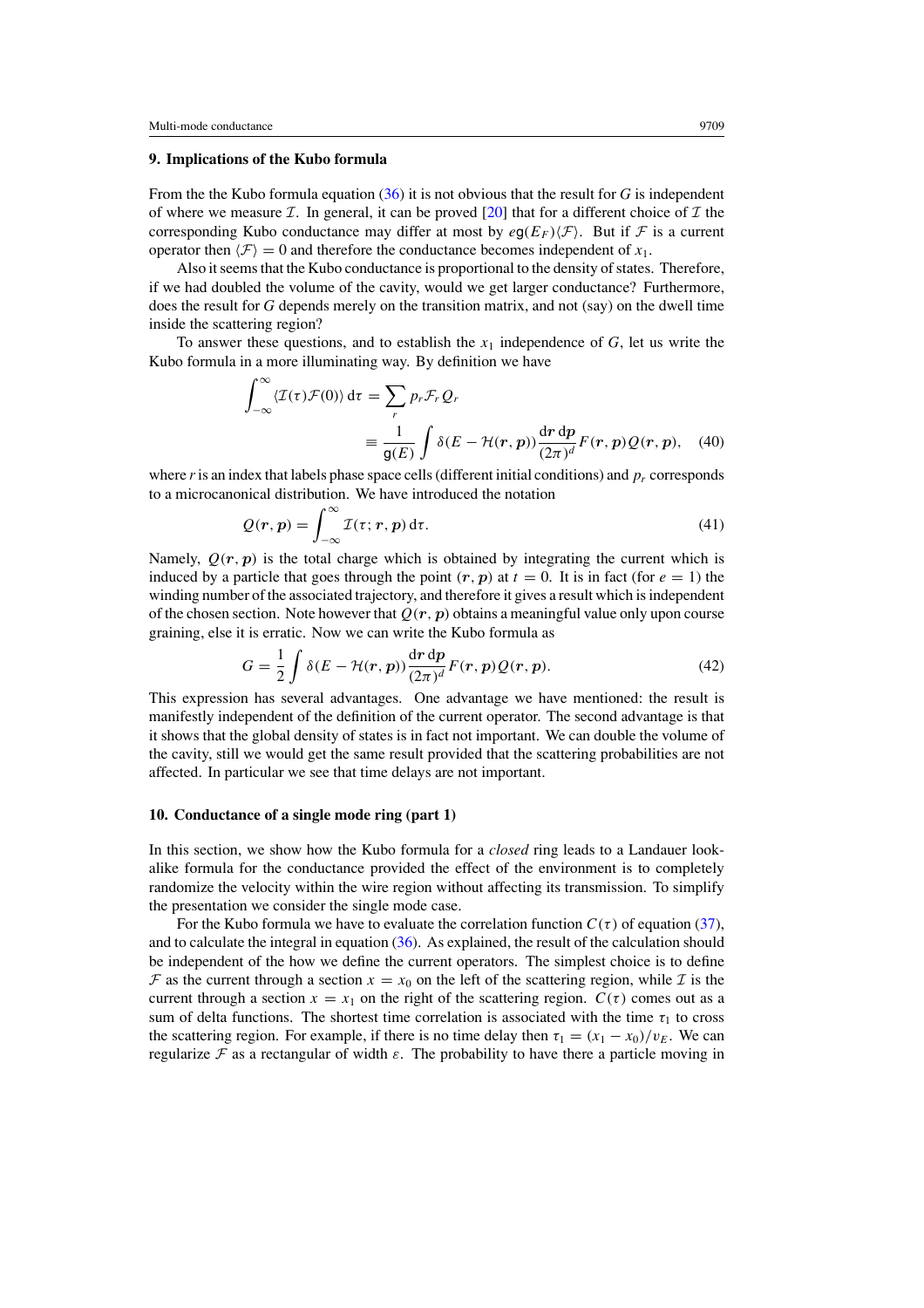<span id="page-11-0"></span>the right direction, such that  $\mathcal{F}(0) = ev_E/\varepsilon$  is  $(\varepsilon/L)/2$ . The current that we get in the other side of the barrier is  $\mathcal{I} = e\delta(\tau - \tau_1)$ . Assuming that this is the only correlation, and taking into account the time reversed correlation for  $\tau < 0$ , we get

$$
C(\tau) = e^2 \frac{v_\text{F}}{L} \sum_{\pm} \frac{1}{2} g_T \delta(\tau \mp \tau_1). \tag{43}
$$

Note that if we had chosen  $x_1 = x_0$  we would get three delta functions: a self-correlation delta function  $\delta(\tau)$  and reflection peaks. Namely,

$$
C(\tau) = e^2 \frac{v_{\rm F}}{L} \left[ \delta(\tau) - \frac{1}{2} (1 - g_T) \sum_{\pm} \delta(\tau \mp \tau_0) \right],\tag{44}
$$

where  $\tau_0$  is the scattering time. Obviously, the integral over the new  $C(\tau)$  is the same as the integral over the former one. Irrespective of our choices we get from Kubo

$$
G = \frac{e^2}{2\pi\hbar}gr\tag{45}
$$

which looks like the (single mode) Landauer formula.

# **11. Conductance of a single mode ring (part 2)**

If the velocity is not randomized within the wire, then there are other correlations that involve the time  $L/v_E$  to encircle the ring. For the following calculation, it is simplest to assume that  $0 < x_0 < x_1$ . What we have is to calculate the integral

$$
\int_0^\infty \langle \mathcal{I}(\tau)\mathcal{F}(0)\rangle \, \mathrm{d}\tau = \sum_r p_r \mathcal{F}_r \mathcal{Q}_r. \tag{46}
$$

Note that we find it convenient here to set  $\tau = 0$  as the lower bound of the integral. Recall that  $r$  is an index that labels phase space cells (different initial conditions), and  $p_r$  corresponds to a microcanonical distribution. Note that F is nonzero only if r is located at  $x = x_0$ . The total charge which is transported through the section  $x = x_1$  is defined here as

$$
Q_r = \int_0^\infty \langle \mathcal{I}(\tau) \rangle_r \, \mathrm{d}\tau,\tag{47}
$$

where the current is evaluated under the assumption that the particle is launched at point *r*. There are two relevant possibilities: either the particle is launched at  $x = x_0$  in the clockwise direction, or it is launched at  $x = x_0$  in the anticlockwise direction. Observe that the (net) charge that goes through the section  $x = x_1$  after a round trip is suppressed by a factor  $(2g_T - 1)$  due to the scattering (we sum the clockwise and the anticlockwise contributions). Thus we get that the total charge that goes through the section is

$$
Q^{-} = e[1 + (2g_T - 1) + (2g_T - 1)^2 + \cdots] = e\left[\frac{1}{2(1 - g_T)}\right]
$$
 (48)

for a particle that is launched clockwise, and

$$
Q^{\leftarrow} = -e \left[ \frac{1}{2(1 - g_T)} - 1 \right] \tag{49}
$$

for a particle that is launched anticlockwise. Thus we get

$$
\int_0^\infty \langle \mathcal{I}(\tau)\mathcal{F}(0)\rangle \, \mathrm{d}\tau = \frac{1}{2L} (+ev_E)Q^{\rightarrow} + \frac{1}{2L} (-ev_E)Q^{\leftarrow} = e^2 \frac{v_E}{L} \left[ \frac{gr}{1 - gr} \right] \tag{50}
$$

leading to

$$
G = \frac{e^2}{2\pi\hbar} \left[ \frac{g_T}{1 - g_T} \right].
$$
 (51)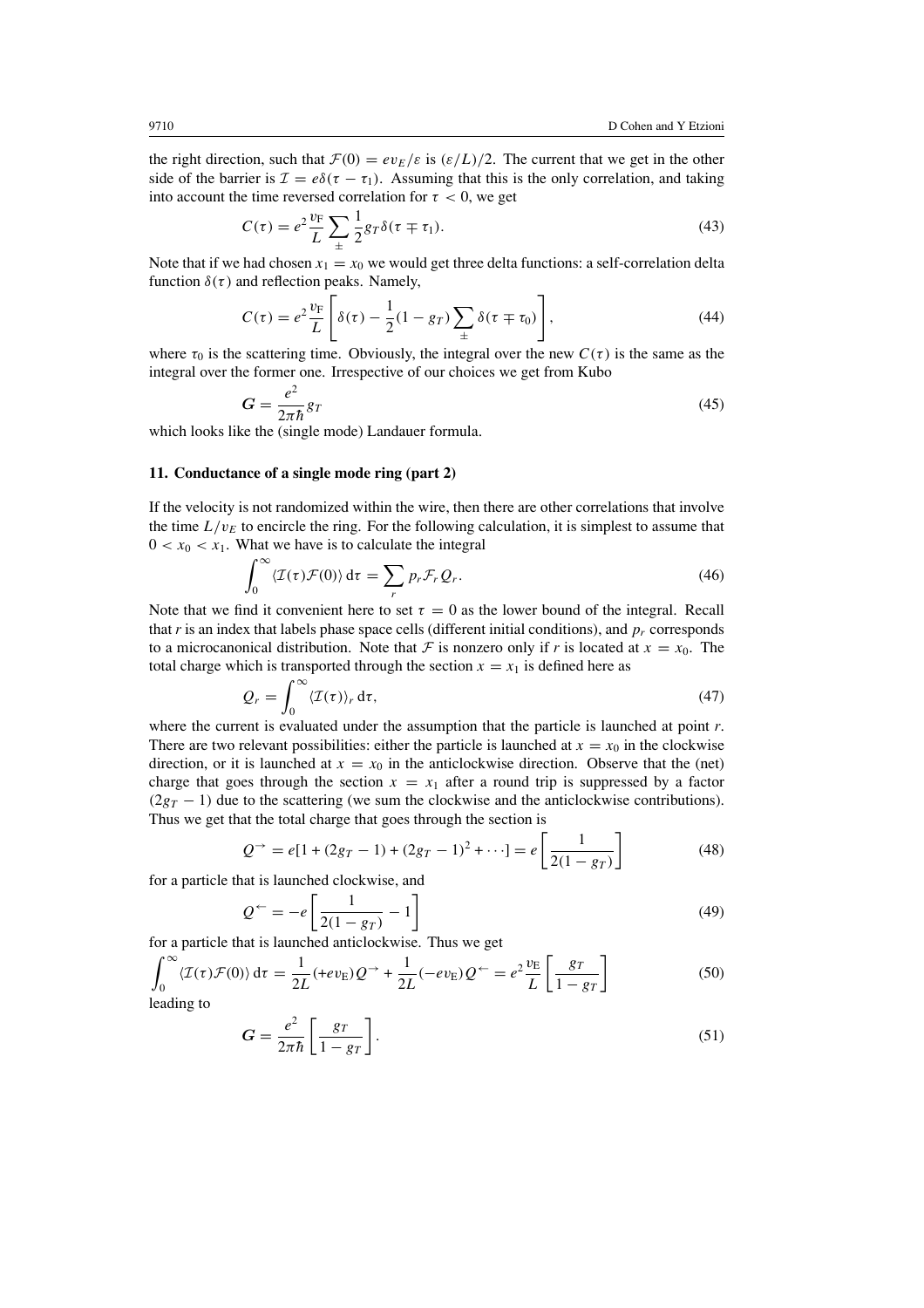# <span id="page-12-0"></span>**12. Relation to the Landauer formula**

As explained in section [10,](#page-10-0) we get from the Kubo formula a Landauer look-alike formula if we assume that the environment induces velocity randomization in the wire region without affecting its transmission. In fact we can get to the same conclusion by modelling the 'loss of memory' in the wire region as a scatterer with transmission  $g_{\text{wire}} = 1/2$ . It is well known that the *G* of equation [\(51\)](#page-11-0) obeys Ohm's law for addition of resistors in series. Hence

$$
G = \frac{e^2}{2\pi\hbar} \left(\frac{g_T}{1 - g_T}\right) = \frac{e^2}{2\pi\hbar} \left[ \left(\frac{g_0}{1 - g_0}\right)^{-1} + \left(\frac{g_{\text{wire}}}{1 - g_{\text{wire}}}\right)^{-1} \right]^{-1} = \frac{e^2}{2\pi\hbar} g_0.
$$
 (52)

We would like to emphasize that the purpose of this section is purely pedagogical. As stated in section [6,](#page-6-0) an environment that just randomize the velocity without affecting the transmission is apparently of no physical interest. Still if one insists it can be constructed artificially. Simply cut the wire and connect the two ends to a chaotic cavity. A particle that moves in the wire gets into the cavity and after a time delay gets out either clockwise or anticlockwise with equal probabilities. Hence in such arrangement  $g_{\text{wire}} = 1/2$ .

The pedagogical importance of the above discussion is in making a bridge between the reservoir philosophy of the Landauer construction and the Kubo formalism of closed systems. The memory loss device that we have described above provides the same 'service' as the reservoirs in the Landauer picture.

# **13. Conductance of a multi-mode ring**

Let us assume that the EMF  $-\dot{\Phi}$  is concentrated across the scattering region  $(x_0 = 0)$ . When a particle goes through  $x = 0$ , it gains momentum  $(p \mapsto p - e\dot{\Phi}/v)$ , where  $v = |p|/m$ . Hence the change is energy is  $E \mapsto E \mp e\dot{\Phi}$  for right and left movers, respectively. The state of the system is described by the distribution functions  $\rho_n^{\rightarrow}(E)$  and  $\rho_n^{\leftarrow}(E)$  of equation [\(17\)](#page-5-0). The index *n* distinguishes different modes. It is implicit from now on that we look for an ergodic-like solution, such that the density of the particles along the ring is uniform. The balance equations are

$$
\frac{\partial \rho_n^{\rightarrow}}{\partial t} = -[\rho_n^{\rightarrow} v_n] + \left[\sum_m g_{nm}^T \rho_m^{\rightarrow} v_m\right]_{E+e\Phi} + \left[\sum_m g_{nm}^R \rho_m^{\leftarrow} v_m\right]
$$
(53)

$$
\frac{\partial \rho_n^{\leftarrow}}{\partial t} = -[\rho_n^{\leftarrow} v_n] + \left[\sum_m g_{nm}^T \rho_m^{\leftarrow} v_m\right]_{E-e^{\Phi}} + \left[\sum_m g_{nm}^R \rho_m^{\rightarrow} v_m\right].
$$
 (54)

It can be verified that the zero-order  $(\dot{\Phi} = 0)$  stationary solution of this equation is given by equation [\(18\)](#page-5-0), where  $f(E)$  is an arbitrary function. We are looking for a first-order stationary-like solution. The linearized equation for the clockwise moving particles is

$$
\left[\sum_{m} (1 - g^{T})_{nm} \delta \rho_{m}^{\rightarrow} v_{m}\right] - \left[\sum_{m} g_{nm}^{R} \delta \rho_{m}^{\leftarrow} v_{m}\right] = \frac{e}{2\pi} \dot{\Phi} \frac{\partial f(E)}{\partial E} \sum_{m} g_{nm}^{T}.
$$
 (55)

A similar equation exists for the anticlockwise particles. Subtracting the corresponding equations we get

$$
\sum_{m} [(1 - gT) + gR]_{nm} [\rho→ v - \rho ← v]_{m} = 2 \frac{e}{2\pi} \Phi \frac{\partial f(E)}{\partial E} g_{n}
$$
 (56)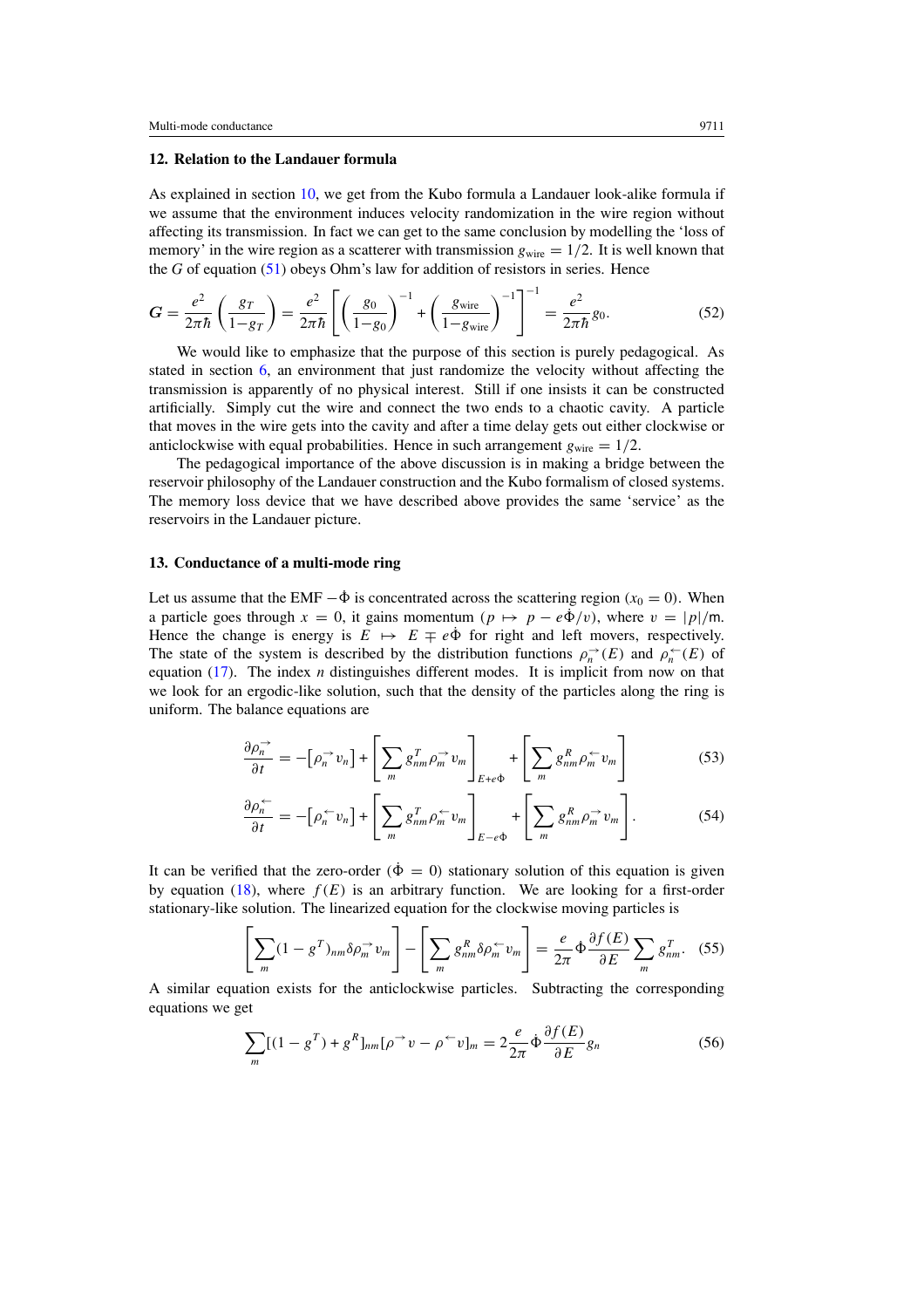<span id="page-13-0"></span>with the solution

$$
[\rho^{\rightarrow} v - \rho^{\leftarrow} v]_n = \frac{e}{2\pi} \Phi \frac{\partial f(E)}{\partial E} \sum_{n'} \left[ \frac{2}{(1 - g^T) + g^R} \right]_{nn'} g_{n'}.
$$
 (57)

The current is

$$
\mathcal{I} = \sum_{n} \int_{0}^{\infty} dE (\rho_n^{\rightarrow} - \rho_n^{\leftarrow}) ev_n
$$
  
=  $\dot{\Phi} \frac{e^2}{2\pi} \int_{0}^{\infty} \sum_{nm} \left[ \left( \frac{2}{1 - g^T + g^R} \right) g^T \right]_{nm} \frac{\partial f(E)}{\partial E} dE.$  (58)

With the assumption of Fermi occupation we get equation  $(3)$ . Note that upon summation the order of matrix multiplication is not important because  $g_{nm}$  is symmetric.

### **14. The wire with cavity model system**

We consider a ring (figure  $1(b)$  $1(b)$ ) which is formed by folding a rectangular waveguide (i.e. imposing periodic boundary conditions). A chaotic cavity is attached to the waveguide at one 'point'. A particle has some probability to enter the cavity, where memory is 'lost', and then it gets out again with equal probability to either side. A particle that travels in mode *n* of the waveguide has a transverse momentum  $\pm(\pi\hbar/L_{\perp})n$  where  $L_{\perp}$  is the width of the waveguide. The distance between subsequent hits of the same wall is

step = 
$$
\frac{\sqrt{2mE - ((\pi \hbar / L_{\perp})n)^2}}{(\pi \hbar / L_{\perp})n} 2L_{\perp} = \frac{\sqrt{\mathcal{M}^2 - n^2}}{n} 2L_{\perp}.
$$
 (59)

The number of open modes  $M$  is implicitly defined via the latter equality. The probability to get into the cavity via an opening of size *L*op is

$$
p_n = \frac{L_{\text{op}}}{\text{step}} = \text{minimum} \left[ \frac{\alpha}{\sqrt{(\mathcal{M}/n)^2 - 1}}, 1 \right],\tag{60}
$$

where  $\alpha = L_{op}/(2L_{\perp})$ . The crossover from  $p_n < 1$  to  $p_n = 1$  happens at

$$
n_c = \frac{1}{\sqrt{1 + \alpha^2}} \mathcal{M}.
$$
\n(61)

We are going to treat  $M$  as a free parameter. Hence we have two parameters that characterize the scattering: the classical (geometrical) parameter  $\alpha$ , and the quantum-mechanical parameter M. Note that the classical limit is  $M \to \infty$ .

Let  $q_n$  be the probability to get out of the box to mode  $n$ , either to the right going channel or to the left going channel. It follows that  $g_{nm}^R = (1/2)q_n p_m$ . From  $g_{nm} = g_{mn}$  we conclude that  $q_n/p_n = c$  is the same for all channels. Taking into account that  $\sum_n q_n = 1$  we get  $c = 1/(\sum_n p_n)$ , and hence

$$
g_{nm}^R = \frac{1}{2} q_n p_m = \frac{c}{2} p_n p_m \tag{62}
$$

$$
g_{nm}^T = \frac{1}{2}q_n p_m + (1 - p_m)\delta_{nm} = \frac{c}{2}p_n p_m + (1 - p_m)\delta_{nm}.
$$
 (63)

Thus, given the input parameters  $\alpha$  and  $\mathcal{M}$ , we can calculate  $g_{nm}$ . It is useful to define the total probability of transmission for a particle that comes in channel *n* as

$$
g_n \equiv \sum_m g_{mn}^T = 1 - \frac{1}{2} p_n.
$$
 (64)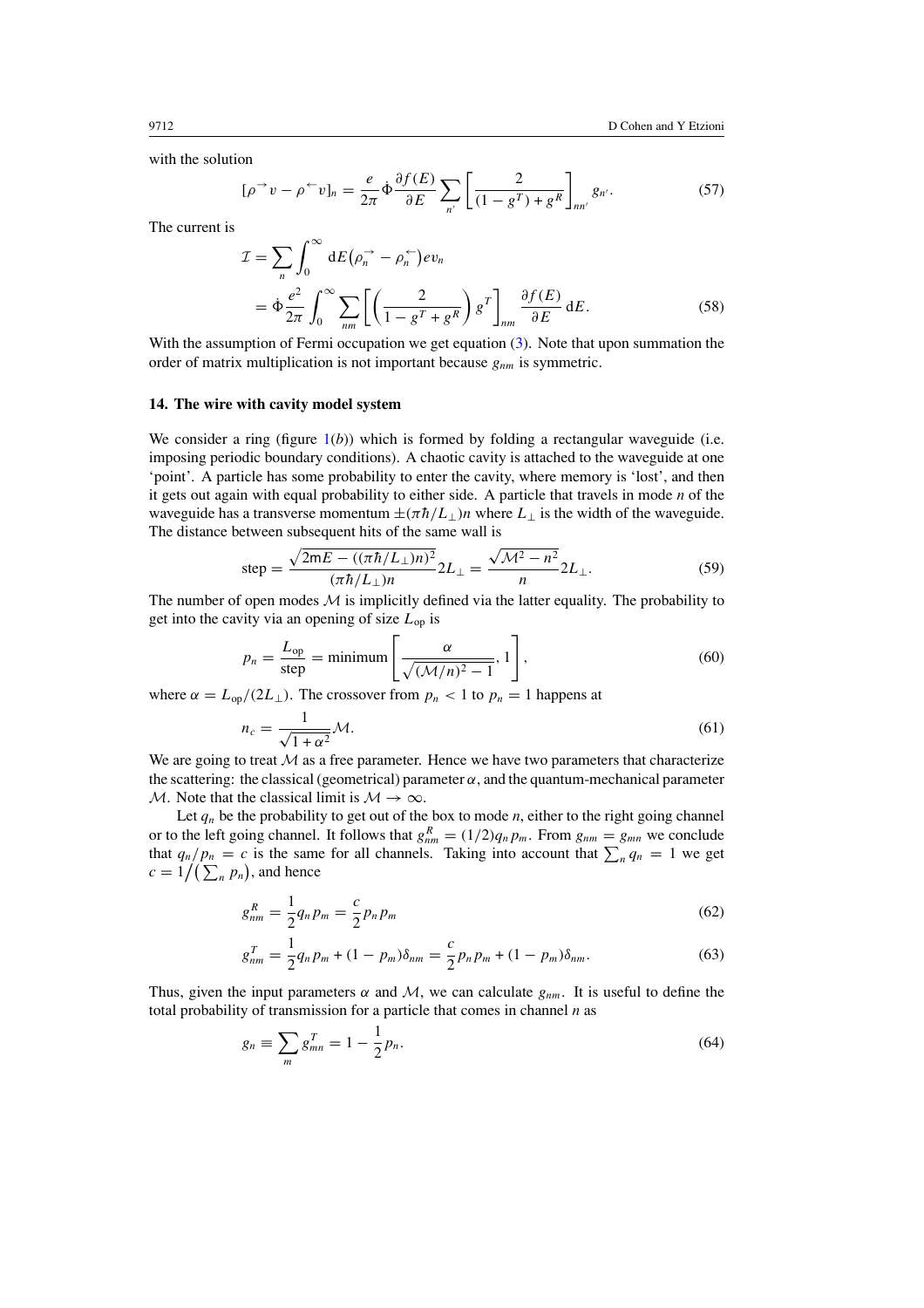For sake of later estimates we note that, for  $M \gg 1$ , sums over *n* can be approximated by an integral over  $x = n/M$ . Using the obvious notation  $x_c = n_c/M$  we get

$$
\frac{1}{\mathcal{M}} \sum p_n \approx \alpha \int_0^{x_c} [(1/x)^2 - 1]^{-1/2} dx + [1 - x_c]
$$
  
=  $\alpha \frac{1}{2} [1 - (1 - x_c^2)^{1/2}] + [1 - x_c]$   
=  $1 + \frac{1}{2} \alpha - (1 + \alpha^2)^{-1/2} \left( 1 + \frac{1}{2} \alpha^2 \right)$   
 $\approx \frac{1}{2} \alpha + \mathcal{O}(\alpha^4)$  (65)

and

$$
\frac{1}{\mathcal{M}} \sum \frac{1}{p_n} \approx \frac{1}{\alpha} \int_{1/\mathcal{M}}^{x_c} [(1/x)^2 - 1]^{1/2} dx + [1 - x_c]
$$
  
=  $\frac{1}{\alpha} \left[ \ln \left( \frac{2x_c}{1 + (1 - x_c^2)^{1/2}} \mathcal{M} \right) - (1 - (1 - x_c^2)^{1/2}) \right] + [1 - x_c]$   
=  $\frac{1}{\alpha} \left[ \ln \left( \frac{2}{\alpha + (1 + \alpha^2)^{1/2}} \mathcal{M} \right) - 1 \right] + 1$   
 $\approx [\ln(2\mathcal{M}) - 1] \frac{1}{\alpha} + \mathcal{O}(\alpha).$  (66)

We now turn to the calculation of the conductance. First of all, let us calculate the Landauer conductance. Thanks to the simple structure of the  $g_{nm}^T$  matrix, the calculation is quite easy

$$
G_{\text{Landauer}} = \frac{e^2}{2\pi\hbar} \sum_{n,m} g_{nm}^T = \frac{e^2}{2\pi\hbar} \sum_{n} g_n.
$$
 (67)

Each channel has total transmission in the range  $(1/2) < g_n < 1$  and therefore the conductance (in normalized units) roughly equals the number of open modes. Substitution of [\(64\)](#page-13-0) leads to

$$
G_{\text{Landauer}} = \frac{e^2}{2\pi\hbar} \sum_{n} (1 - (p_n/2)) = \frac{e^2}{2\pi\hbar} \left[ 1 - \frac{1}{4}\alpha + \mathcal{O}(\alpha^4) \right] \mathcal{M}.
$$
 (68)

For the multi-mode conductance of equation [\(3\)](#page-2-0) the calculation is more complicated. At first sight it seems that the calculation should be done numerically as in figure [2.](#page-15-0) The numerical calculation in figure [2](#page-15-0) (circles) is done in a way which is inspired by a similar type of calculation within the Landauer formalism. We define  $h_{nm} = (\left[\frac{2g^T}{(1 - g^T + g^R)}\right]_{nm})^{1/2}$ and write the sum in equation [\(3\)](#page-2-0) as trace  $[h^{\dagger}h]$ . Then we make singular value decomposition of *h* and sum over the squares of its eigenvalues.

The other way to calculate the multi-mode conductance starts with an attempt to make a zero-order evaluation of the sum. This means setting  $c = 0$  in equation [\(63\)](#page-13-0). The resulting estimate gives a rough approximation as seen from figure [2](#page-15-0) (crosses). The main source of error is evidently the low modes. Surprisingly, it turns out that the calculation can be carried out to infinite order in *c*, thanks to miraculous cancellations. Using the expansion

$$
\frac{1}{A - cB} = \frac{1}{A} + c\frac{1}{A}B\frac{1}{A} + c^2\frac{1}{A}B\frac{1}{A}B\frac{1}{A} + \dots
$$
 (69)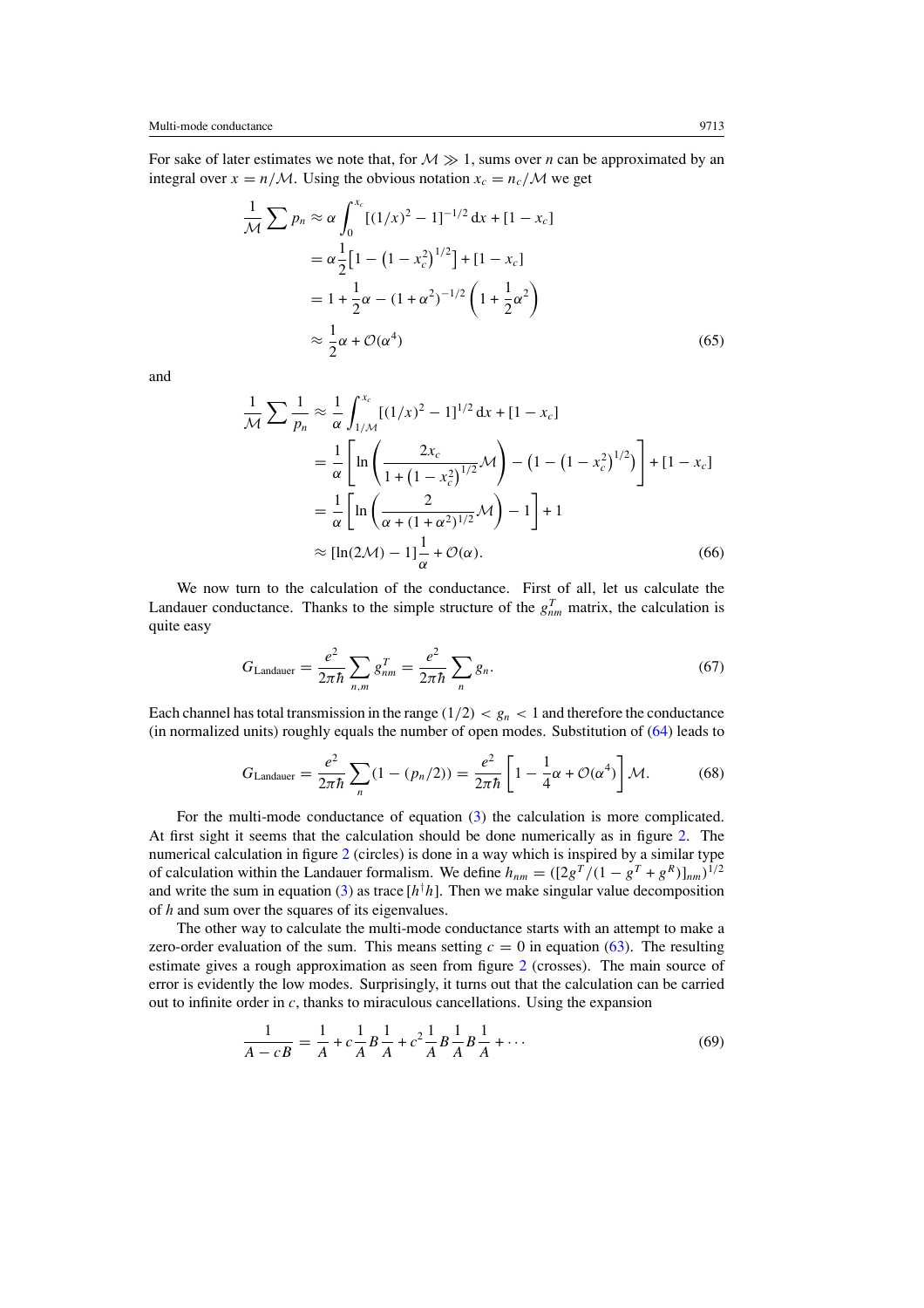<span id="page-15-0"></span>

**Figure 2.** The left panel displays  $p_n$  for a system with  $\alpha = 0.7$  and  $\mathcal{M} = 200$  open modes. The crosses in the right panel are for the cumulative sum over  $(1 - p_n)/p_n$ . The circles are calculated from the exact formula. Namely, the matrix *h* is diagonalized, and the cumulative trace over the square of its elements is displayed.

with  $A_{nm} = p_n \delta_{nm}$  and  $B_{nm} = (1/2)p_n p_m$ , we get the result

$$
\left[\frac{1}{1-g^{T}}\right]_{nm} = \frac{1}{p_{n}}\delta_{nm} + (c/2)\frac{1}{p_{n}}p_{n}p_{m}\frac{1}{p_{m}}
$$

$$
+ (c/2)^{2} \sum_{k} \frac{1}{p_{n}}p_{n}p_{k}\frac{1}{p_{k}}p_{k}p_{m}\frac{1}{p_{m}} + \dots = \frac{1}{p_{n}}\delta_{nm} + c
$$
(70)

where in the last step we have made a geometric summation over all orders. Now we can calculate the conductance

$$
G = \frac{e^2}{2\pi\hbar} \sum_{n,m} \left[ \frac{g^T}{1 - g_T} \right]_{nm} = \frac{e^2}{2\pi\hbar} \left[ \left( \sum_n \frac{1}{p_n} \right) + c\mathcal{M}^2 - \mathcal{M} \right]. \tag{71}
$$

Recall that  $c = 1/\sum_n p_n$ . Hence this expression requires merely the evaluation of the sums  $\sum_n p_n$  and  $\sum_n (1/p_n)$ . If we have  $p_n \approx 1$  for all modes, then we get simply  $G = (e^2/(2\pi\hbar))\mathcal{M}$ which reflects that number of open modes. But the interesting case is when  $\alpha$  is small,

$$
G \approx \frac{e^2}{2\pi\hbar} \left[ \frac{1}{\alpha} (1 + \ln(2\mathcal{M})) - 1 + \mathcal{O}(\alpha) \right] \mathcal{M}.
$$
 (72)

Unlike in the case of the Landauer conductance, the result does not reflect the number of open modes. The contribution of the low modes is singular in the limit of small  $\alpha$ . Furthermore, the conductivity (conductance per channel) diverges logarithmically in the classical limit.

# **15. Concluding remarks**

Much of the derivations in this paper can be generalized to analyse 'quantum pumping'. In [\[21](#page-17-0)], we have considered a single mode device where the current is induced by translating a scatterer. Namely,  $\mathcal{I} = -GX$  and hence the transported charge is  $dQ = -G dX$  where  $dX$  is the displacement of the scatterer. From the BPT formula one obtains

$$
G = -(1 - g_0) \times \frac{e}{\pi} k_{\rm F},
$$
\n(73)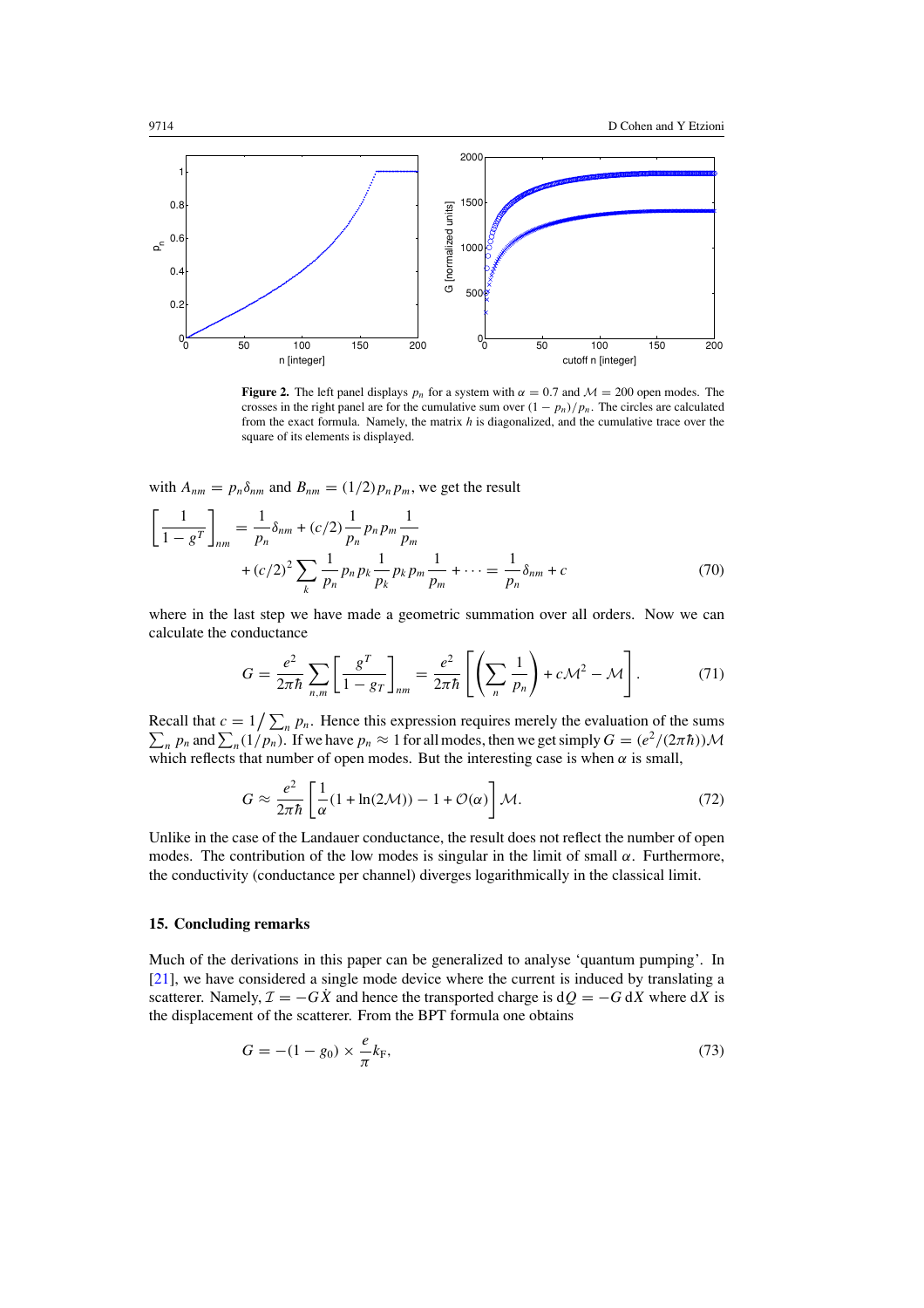<span id="page-16-0"></span>where  $g_0$  is the transmission of the scatterer and  $k_F$  is the Fermi momentum. If we close the system into a ring, and use the same assumptions as in this paper we get

$$
G = -\left[\frac{1 - g_0}{g_0}\right] \left[\frac{g_T}{1 - g_T}\right] \times \frac{e}{\pi} k_{\rm F},\tag{74}
$$

where  $g_T$  is the overall transmission of the device. Multi-mode generalizations of these results can be obtained by employing either the Kubo or the Master equation approach as in the present paper (not published).

We regard the 'Ohmic' problem that has been discussed in the present paper, and the above mentioned 'pumping' problem of [\[21\]](#page-17-0), as the prototype models for the application of linear response theory: the 'Ohmic' problem has to do with the dissipative part of the response, while the 'pumping' problem has to do with the geometric (non-dissipative) part of the conductance matrix. In both cases, we can use the Kubo formalism as a starting point, and in both cases we can regard the scattering approach (Landauer–BPT) as a special limiting case. However, one should be aware of the subtle differences between the two problems. The main point to remember is that the adiabatic limit of 'quantum pumping' is the non-vanishing adiabatic transport' formalism, while the adiabatic limit of the 'Ohmic' problem gives zero ` conductance. For further details, see [5].

We have assumed that the coherence time is short compared with the time that it takes to encircle the ring. This makes the calculation insensitive to the energy *E*. Once we consider a strictly isolated system, we get an *E* dependence that has to do with semiclassical energy scales such as  $(\hbar/L)v_F$ . Such energy scales are larger compared with the mean level spacing  $(\propto \hbar^d)$ , and may invalidate the Kubo formalism. An extreme example for the implication of having a non-universal energy scale is analysed in [\[14](#page-17-0)]. The study of the general multi-mode case introduces further conceptual as well as technical complications [\[15](#page-17-0)].

### **Acknowledgments**

DC has the pleasure to thank Michael Wilkinson Bernhard Mehlig and Yuval Gefen for intriguing discussions. Many ideas were inspired by the on going collaboration with Tsampikos Kottos and Holger Schanz. We also thank Renaud Leturcq, Yuval Oreg and Boris Shapiro for helpful conversations. The Benasque Center for Science is acknowledged for providing the atmosphere for some of these interactions. The research was supported by the Israel Science Foundation (grant no 11*/*02), and by a grant from the GIF, the German–Israeli Foundation for Scientific Research and Development.

#### **References**

- [1] Datta S 1995 *Electronic Transport in Mesoscopic Systems* (Cambridge: Cambridge University Press)
- [2] Imry Y 1997 *Introduction to Mesoscopic Physics* (Oxford: Oxford University Press), and references therein
- [3] Büttiker M et al 1994 *Z. Phys. B-Condens. Mat.* 94 133 Brouwer P W 1998 *Phys. Rev.* B **58** R10135
- [4] Cohen D 2003 *Phys. Rev.* B **68** 201303(R)
- [5] Cohen D 2005 *Physica* E **29** 308–19
- [6] Buttiker M, Imry Y and Landauer R 1983 *Phys. Lett.* B **96** 365
- [7] Landauer R and Buttiker M 1985 *Phys. Rev. Lett.* **54** 2049 Buttiker M 1985 *Phys. Rev.* B **32** 1846
- [8] Imry Y and Shiren N S 1986 *Phys. Rev.* B **33** 7992
- [9] Gefen Y and Thouless D J 1987 *Phys. Rev. Lett.* **59** 1752
- [10] Kamenev A and Gefen Y 1995 *Int. J. Mod. Phys.* B **9** 751
- [11] Reulet B, Ramin M, Bouchiat H and Mailly D 1995 *Phys. Rev. Lett.* **75** 124